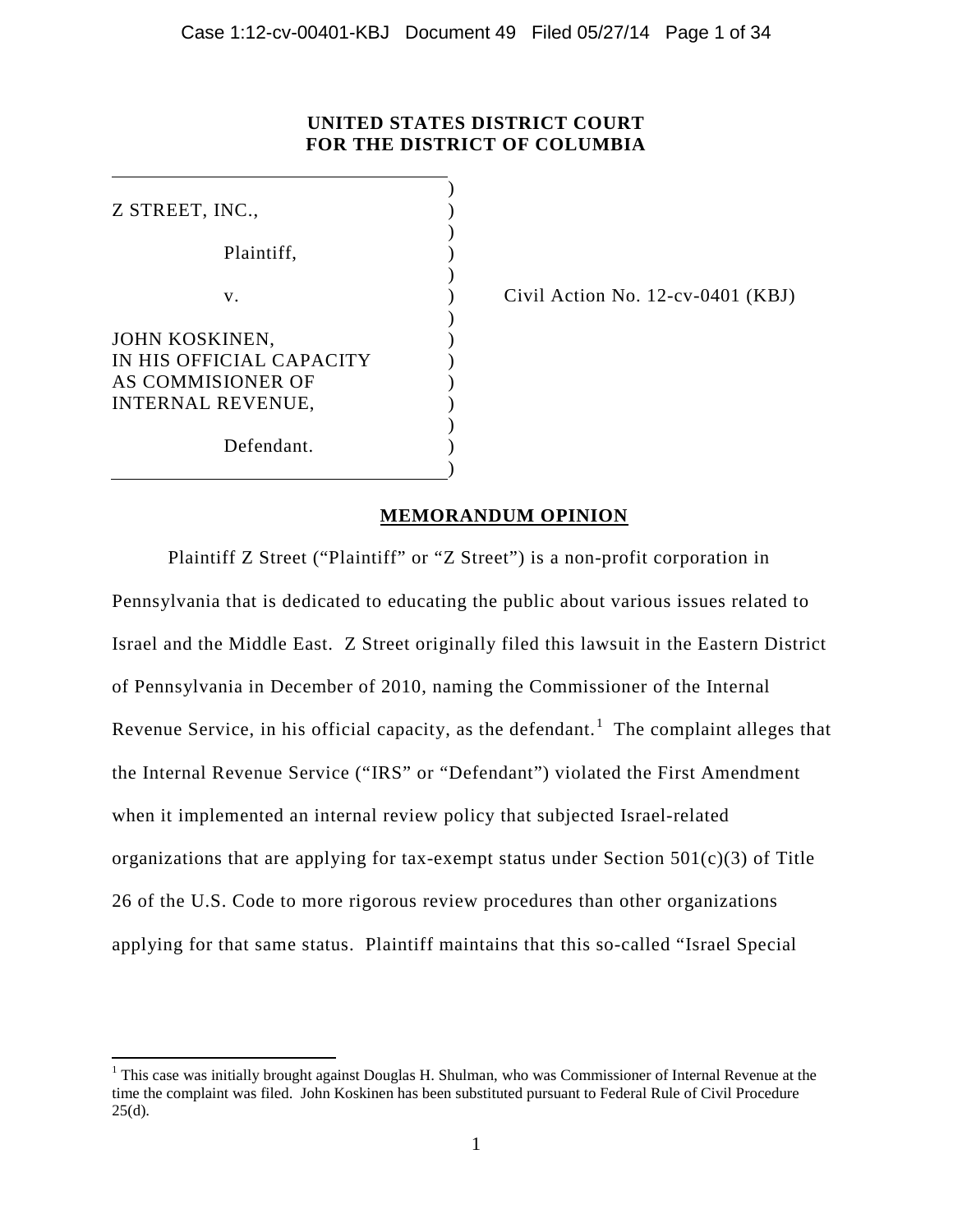#### Case 1:12-cv-00401-KBJ Document 49 Filed 05/27/14 Page 2 of 34

Policy" represents impermissible viewpoint discrimination on the part of the federal government, and has requested declaratory and injunctive relief. $^{2}$ 

Before this Court at present is Defendant's motion to dismiss the complaint pursuant to Rules 12(b)(1) and 12(b)(6) of the Federal Rules of Civil Procedure. With respect to Plaintiff's contention that this case raises a federal question and is thus subject to this Court's jurisdiction under 28 U.S.C. § 1331, Defendant presses three arguments that the Court nevertheless lacks subject-matter jurisdiction over Plaintiff's constitutional claim. Defendant maintains, first, that the Anti-Injunction Act ("AIA"), 26 U.S.C. § 7421 (2013), precludes this Court from exercising jurisdiction; second, that the Court cannot grant the relief that Plaintiff requests under the Declaratory Judgment Act ("DJA"), 28 U.S.C. § 2201 (2013); and third, that the doctrine of sovereign immunity bars Plaintiff's suit. Defendant further argues that Plaintiff has failed to state a claim upon which relief can be granted because Plaintiff has an adequate remedy at law, thereby foreclosing the equitable relief that Plaintiff seeks. Because this Court does not accept Defendant's core contention that Z Street seeks a determination of whether or not it is entitled to Section  $501(c)(3)$  tax status through this action—which underpins each of Defendant's grounds for dismissal—the Court rejects Defendant's assertions that the AIA, the DJA, or sovereign immunity bars Plaintiff's request for equitable relief and that Plaintiff has an adequate remedy at law. Accordingly, Plaintiff is correct that it is permitted to press its constitutional claim in federal court, and Defendant's motion to dismiss the complaint must be **DENIED**. A separate order consistent with this opinion will follow.

l

<sup>&</sup>lt;sup>2</sup> Plaintiff also seeks recovery of all of the attorney's fees that it has incurred in pursuing this action.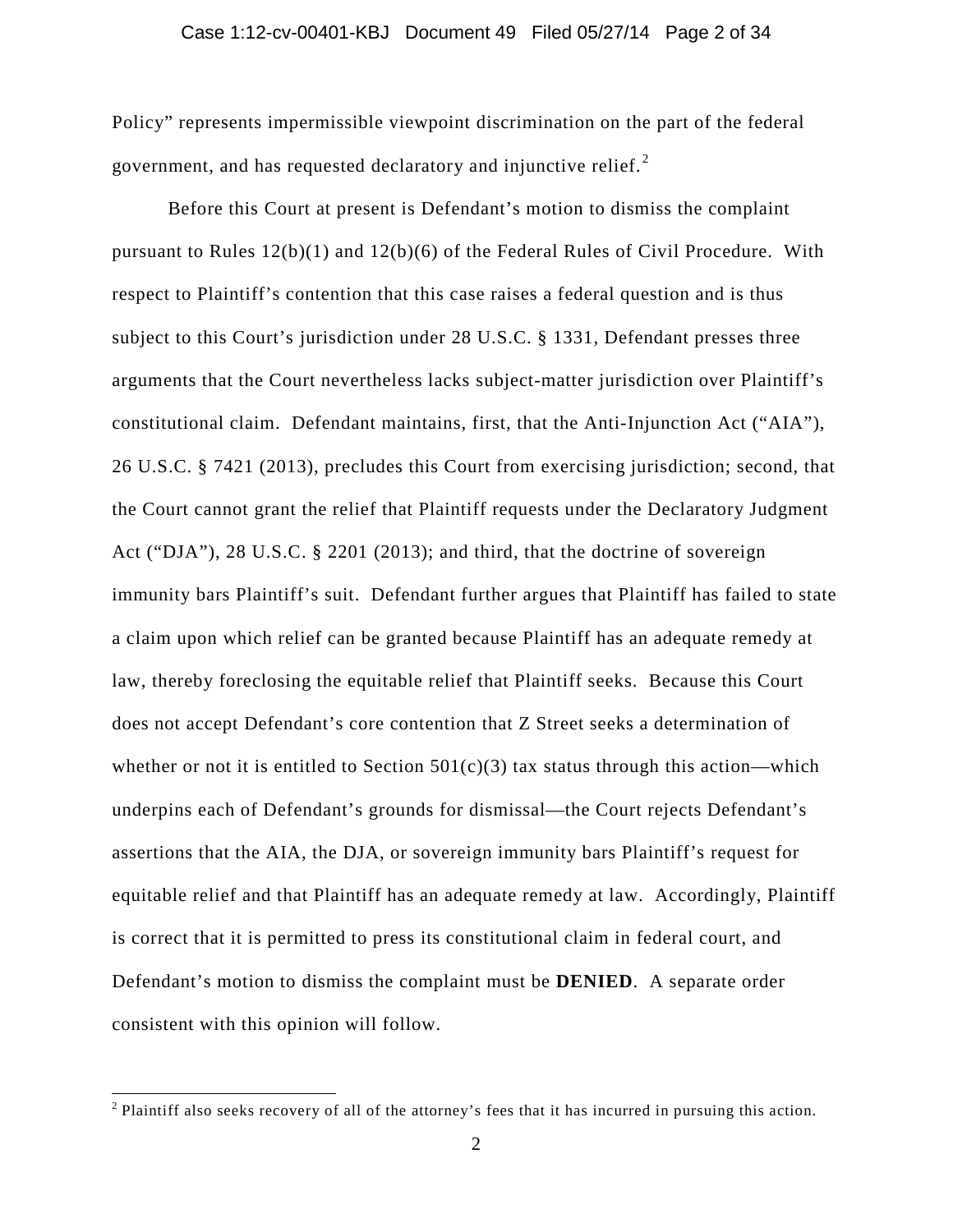## **I. BACKGROUND AND PROCEDURAL HISTORY**

The allegations in Z Street's complaint have roots that stretch back to the organization's founding in late 2009. According to the complaint, Z Street was incorporated as a Pennsylvania non-profit corporation on November 24, 2009, for the purpose of "educating the public about Zionism; about the facts relating to the Middle East and to the existence of Israel as a Jewish State; and about Israel's right to refuse to negotiate with, make concessions to, or appease terrorists." (Amended Complaint ("Am. Compl."), ECF No. 10, ¶¶ A, 3.) Approximately one month after its formation, on December 29, 2009, Z Street filed an application with the IRS, seeking to be recognized as an organization that qualified for tax-exempt status under Section 501(c)(3) of the Internal Revenue Code, 26 U.S.C. § 501(c)(3) (2013). *(Id.* ¶ 4.)<sup>3</sup>

On May 15, 2010, IRS Agent Diane Gentry, who was handling Z Street's Section  $501(c)(3)$  application, sent a letter to Z Street requesting additional information to aid her review. (Am. Compl. 16.) The amended complaint does not specify what particular information Agent Gentry requested, but it does allege that Z Street's counsel provided additional information to the IRS on June 17, 2010. (*Id.*) Z Street's counsel then attempted to follow up with Agent Gentry on several occasions to find out about the status of the organization's Section  $501(c)(3)$  application, and was finally able to

26 U.S.C. § 501(c)(3).

 $\overline{\phantom{a}}$ 

<sup>&</sup>lt;sup>3</sup> Section 501(c)(3) provides a federal tax exemption for certain organizations. In relevant part, the statute applies to entities

organized and operated exclusively for religious, charitable, scientific, testing for public safety, literary, or educational purposes . . . no part of the net earnings of which inures to the benefit of any private shareholder or individual, [and] no substantial part of the activities of which is carrying on propaganda, or otherwise attempting, to influence legislation[.]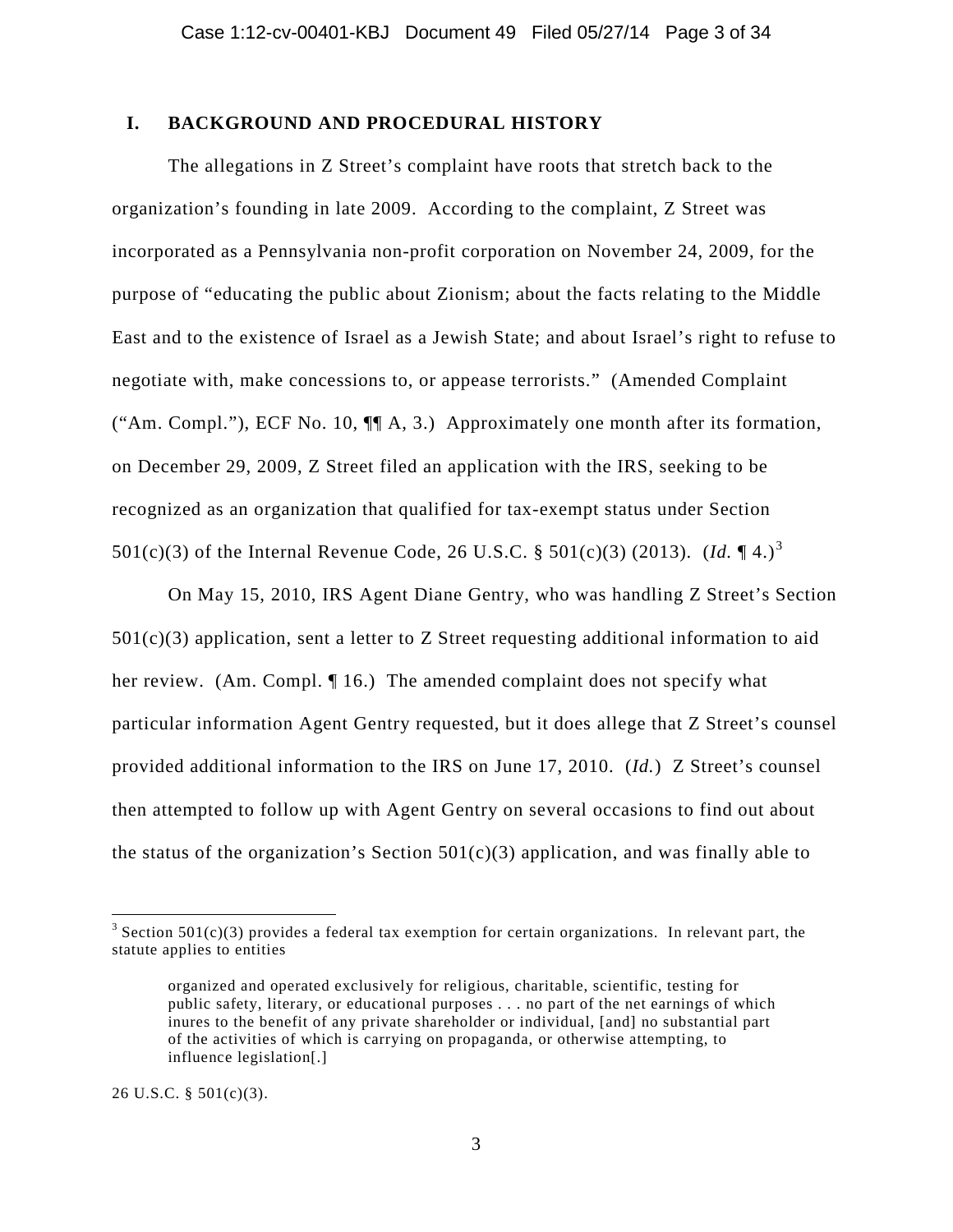reach her by phone on July 19, 2010. (*Id.* ¶¶ 17-18.) The complaint alleges that during that conversation, Agent Gentry told Z Street's counsel that she had two major concerns about approving the application: first, that the organization engaged in "advocacy" activities that are not permitted under Section  $501(c)(3)$ ; and second, that the IRS had special concerns about applications from organizations whose activities relate to Israel, and whose positions with respect to Israel contradict the current policies of the U.S. Government. (*Id.* 18.) According to the complaint, Agent Gentry told Z Street's counsel that the IRS carefully scrutinizes all Section  $501(c)(3)$  applications that are connected with Israel, and that "these cases are being sent to a special unit in the D.C. office to determine whether the organization's activities contradict the Administration's public policies." (*Id.* ¶¶ 24-25.)

On August 25, 2010, just over one month after the telephone conversation between Z Street's counsel and Agent Gentry, Z Street filed an initial complaint in the Eastern District of Pennsylvania; it filed an amended complaint in that court on December 17, 2010. (*See* ECF Nos. 1, 10.) Based upon Agent Gentry's statements to Z Street's counsel, the amended complaint alleges that the IRS maintains an "Israel Special Policy" with respect to the Section  $501(c)(3)$  applications of organizations whose stance on Israel differs from that of the Obama administration, and that such applications are subject to additional review procedures not otherwise applicable. (Am. Compl. ¶ B.) Z Street's sole claim in this action is that the so-called Israel Special Policy constitutes viewpoint discrimination in violation of the First Amendment, (*id.* ¶¶ 42-44) and Z Street requests both a declaration that this policy is unconstitutional, and an injunction that orders the IRS to disclose information about the policy and that also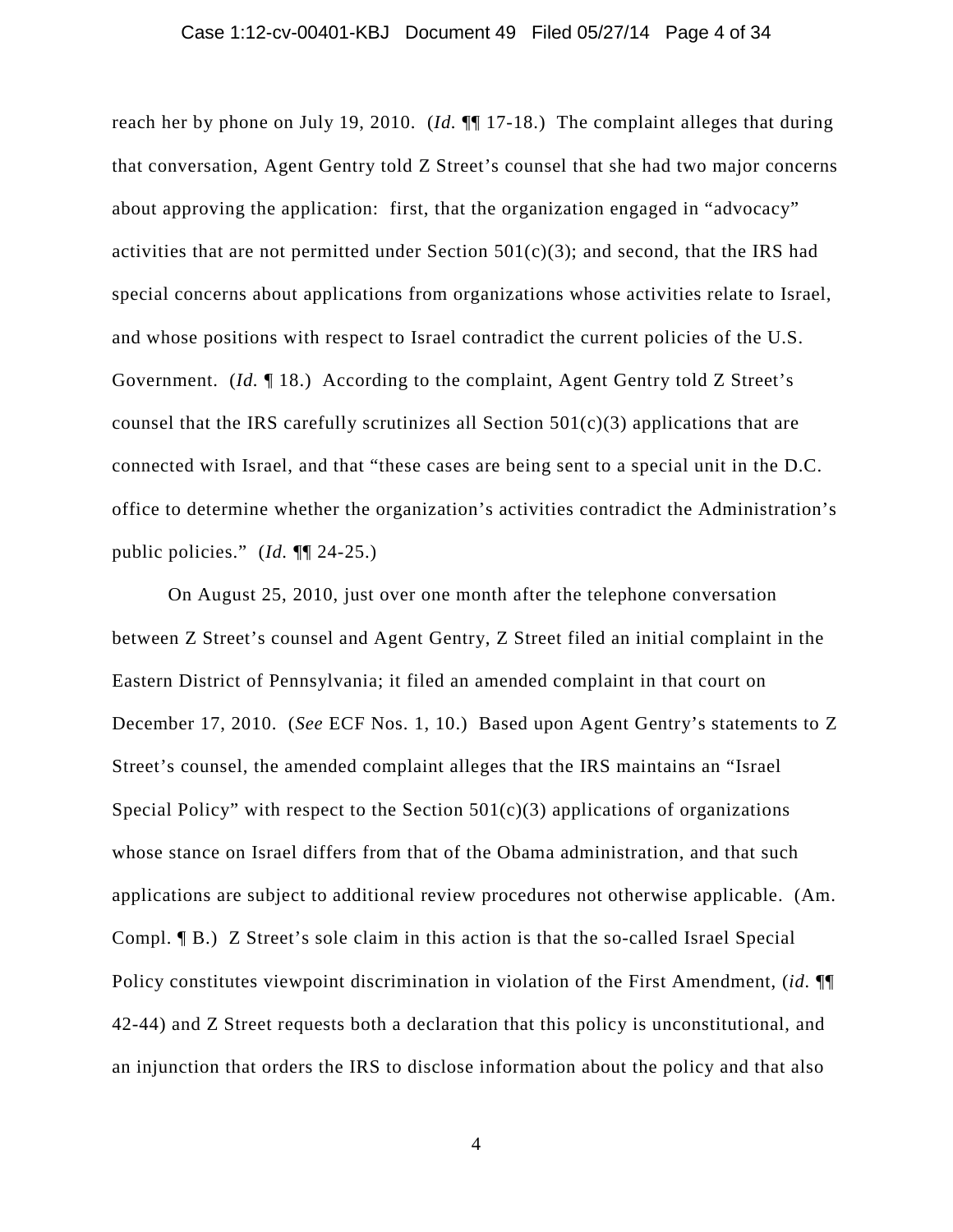### Case 1:12-cv-00401-KBJ Document 49 Filed 05/27/14 Page 5 of 34

bars the agency from employing the policy when it "expeditiously and fairly" adjudicates Plaintiff's Section 501(c)(3) application. (*Id.* at 16.)

Defendant filed a motion to dismiss the amended complaint on August 8, 2011 (ECF No. 19)—the motion that is the subject of this Opinion. However, after Defendant's motion was fully briefed, the presiding judge in the Eastern District of Pennsylvania *sua sponte* ordered the case transferred to this Court. (*See* Transfer Order of February 13, 2012, ECF No. 28.) The Transfer Order stated that Z Street's case "is best construed as a controversy arising under 26 U.S.C. § 7428, which provides for declaratory judgments in suits related to the classification of organizations under Section 501(c)(3)." *(Id.)* The Transfer Order also noted that only three courts have jurisdiction over suits arising under Section 7428: the United States Tax Court, the United States Court of Federal Claims, or the United States District Court for the District of Columbia. (*Id.* at n. 2); *see also* 26 U.S.C. § 7428 ("[U]pon the filing of an appropriate pleading, the United States Tax Court, the United States Court of Federal Claims, or the district court of the United States for the District of Columbia may make a declaration with respect to" an organization's classification under Section  $501(c)(3)$ ). However, the Transfer Order was also careful to observe that "[t]he Court shares Plaintiff's view that this is a case about constitutionally valid process, and finds that 26 U.S.C. § 7428 is the statute which establishes Plaintiff's right to challenge the IRS's 503(c) [sic] classification process." (Transfer Order at 1.)

The case was transferred to the United States District Court for the District of Columbia on March 15, 2012. (ECF No. 29.) On April 20, 2012, the Court ordered the parties to supplement their existing briefing with legal authority from the D.C. Circuit.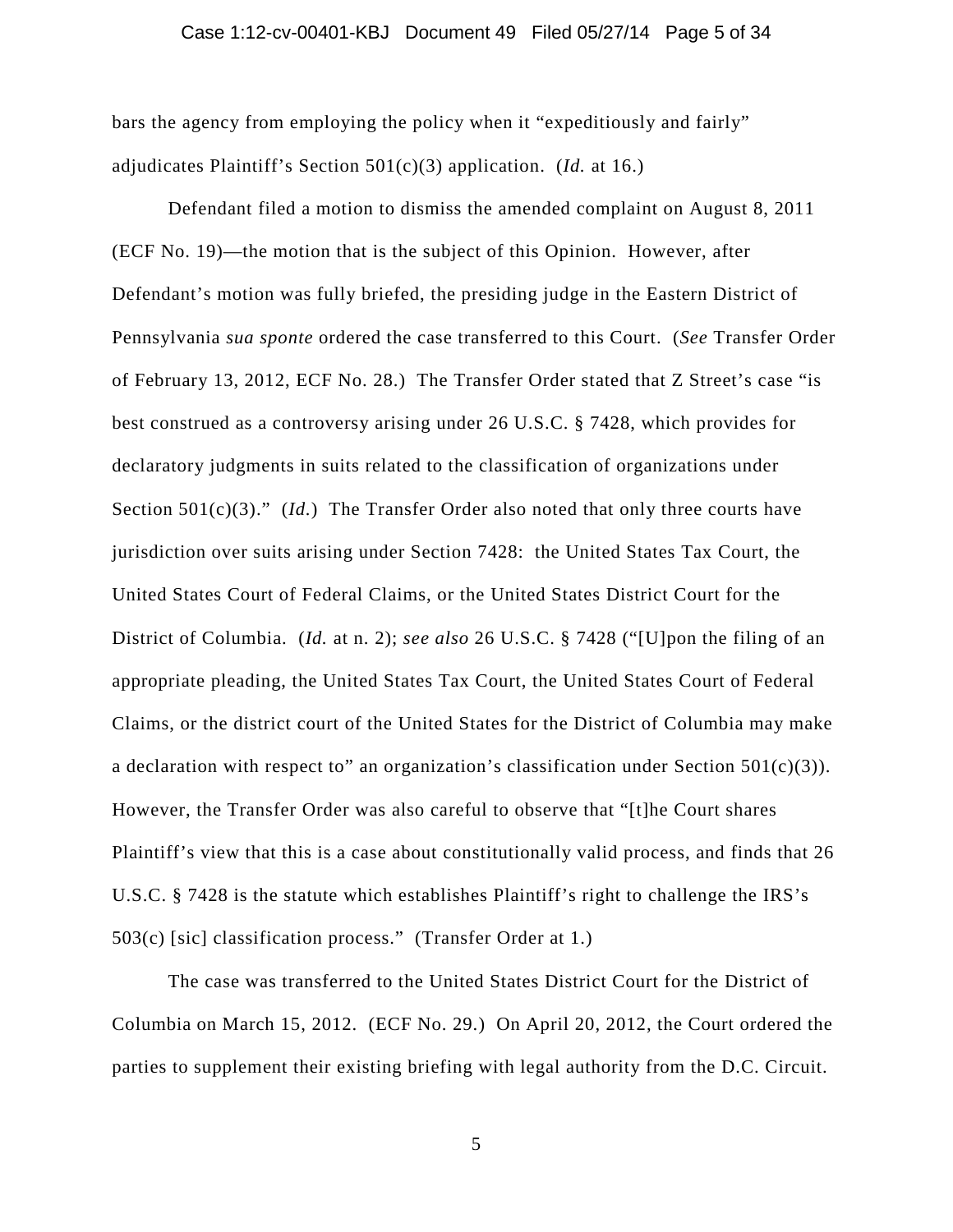### Case 1:12-cv-00401-KBJ Document 49 Filed 05/27/14 Page 6 of 34

(*See* Minute Order of April 20, 2012.) On April 5, 2013, the case was reassigned to the undersigned, who subsequently ordered additional briefing on the question of whether the parties themselves viewed this action as one arising under Section 7428, and if so, whether that interpretation had any effect on the pending motion to dismiss. (*See*  Minute Order of May 13, 2013.) This Court held a hearing on Defendant's motion to dismiss and the supplemental briefing on July 19, 2013, and subsequently took the matter under advisement.

### **II. LEGAL LANDSCAPE**

### **A. Standards For A 12(b)(1) Or 12(b)(6) Motion To Dismiss**

### 1. Lack Of Subject-Matter Jurisdiction Under Rule 12(b)(1)

Federal courts are courts of limited jurisdiction. *See Gen. Motors Corp. v. EPA*, 363 F.3d 442, 448 (D.C. Cir. 2004) ("As a court of limited jurisdiction, we begin, and end, with an examination of our jurisdiction.") The law presumes that "a cause lies outside [the Court's] limited jurisdiction" unless the plaintiff establishes otherwise. *Kokkonen v. Guardian Life Ins. Co. of Am.*, 511 U.S. 375, 377 (1994). When a defendant files a motion to dismiss a complaint for lack of subject matter jurisdiction, the plaintiff bears the burden of establishing jurisdiction by a preponderance of the evidence. *See Lujan v. Defenders of Wildlife*, 504 U.S. 555, 561 (1992); *Shekoyan v. Sibley Int'l Corp.*, 217 F. Supp. 2d 59, 63 (D.D.C. 2002).

In evaluating a motion to dismiss under Rule  $12(b)(1)$ , the Court must "assume" the truth of all material factual allegations in the complaint and 'construe the complaint liberally, granting plaintiff the benefit of all inferences that can be derived from the facts alleged[.]'" *Am. Nat'l Ins. Co. v. FDIC*, 642 F.3d 1137, 1139 (D.C. Cir. 2011)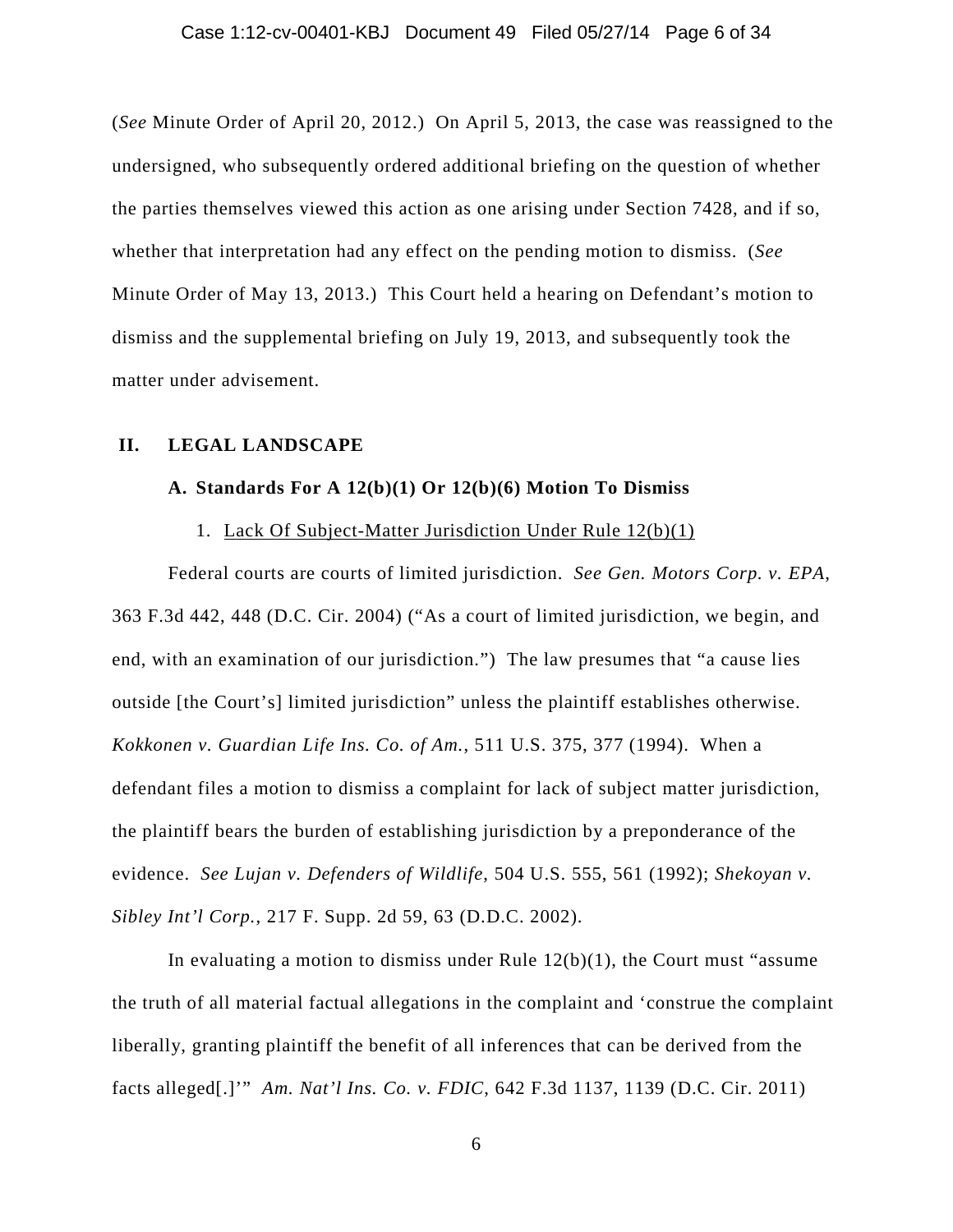### Case 1:12-cv-00401-KBJ Document 49 Filed 05/27/14 Page 7 of 34

(quoting *Thomas v. Principi*, 394 F.3d 970, 972 (D.C. Cir 2005)). Nevertheless, "'the court need not accept factual inferences drawn by plaintiffs if those inferences are not supported by facts alleged in the complaint, nor must the Court accept plaintiff's legal conclusions.'" *Disner v. United States*, 888 F. Supp. 2d 83, 87 (D.D.C. 2012) (quoting *Speelman v. United States*, 461 F. Supp. 2d 71, 73 (D.D.C. 2006)).

Finally, when the court considers a motion to dismiss for lack of subject-matter jurisdiction under Rule  $12(b)(1)$ , the court "is not limited to the allegations of the complaint." *Hohri v. United States*, 782 F.2d 227, 241 (D.C. Cir. 1986), *vacated on other grounds*, 482 U.S. 64 (1987). Rather, "a court may consider such materials outside the pleadings as it deems appropriate to resolve the question [of] whether it has jurisdiction to hear the case." *Scolaro v. D.C. Bd. of Elections & Ethics*, 104 F. Supp. 2d 18, 22 (D.D.C. 2000) (citing *Herbert v. Nat'l Acad. of Scis.*, 974 F.2d 192, 197 (D.C. Cir. 1992)).

### 2. Failure To State A Claim Under Rule 12(b)(6)

A Rule 12(b)(6) motion tests the legal sufficiency of a complaint. *Browning*, 292 F.3d at 242. "To survive a motion to dismiss, a complaint must contain sufficient factual matter, accepted as true, to state a claim to relief that is plausible on its face." *Ashcroft v. Iqbal*, 556 U.S. 662, 678 (2009) (internal quotation marks and citation omitted). "The plausibility standard is not akin to a 'probability requirement,' but it asks for more than a sheer possibility that a defendant has acted unlawfully." *Id.* (citation omitted). Although a plaintiff may survive a Rule  $12(b)(6)$  motion even where "recovery is very remote and unlikely[,]" the facts alleged in the complaint "must be enough to raise a right to relief above the speculative level[.]" *Bell Atl. Corp. v.*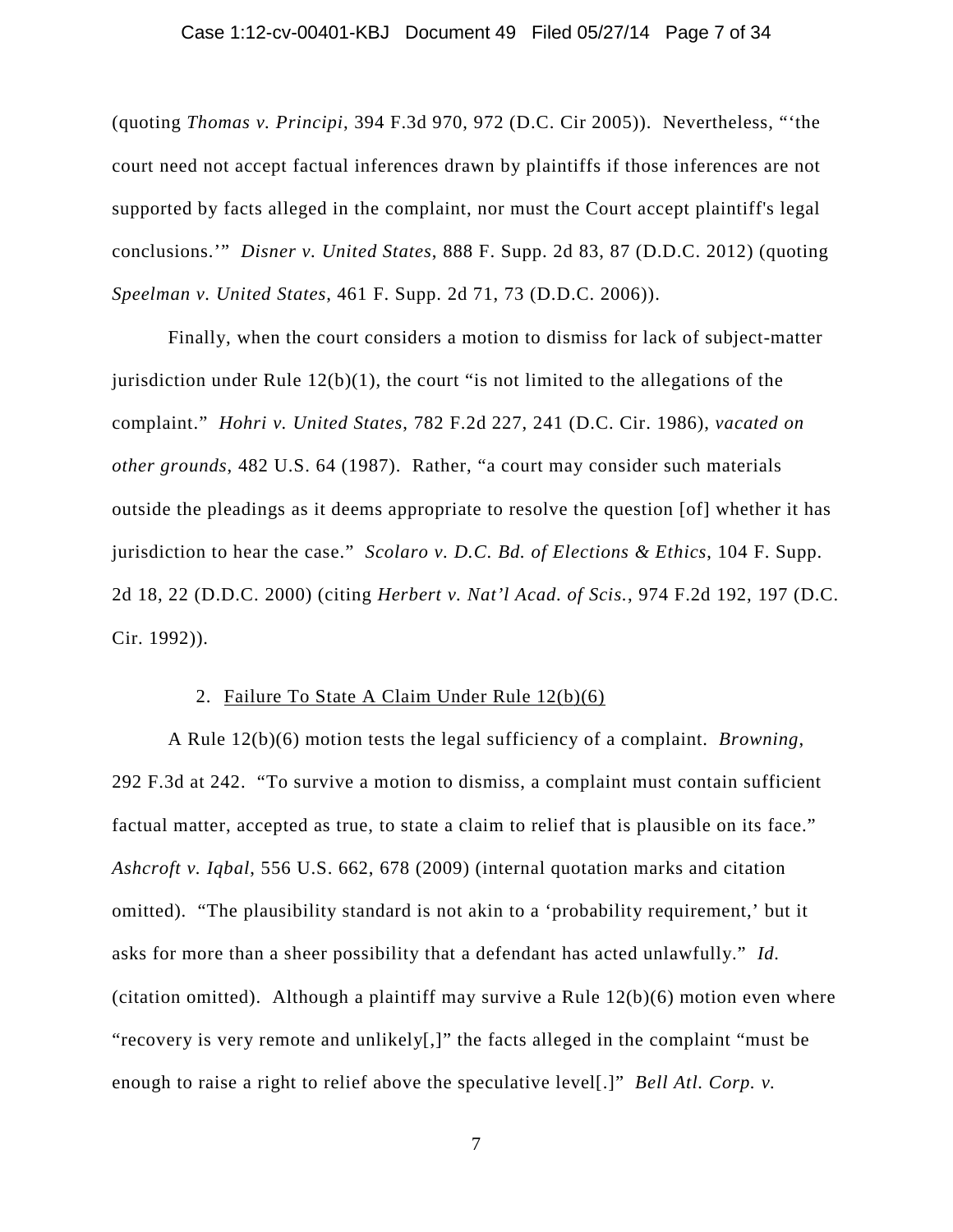### Case 1:12-cv-00401-KBJ Document 49 Filed 05/27/14 Page 8 of 34

*Twombly,* 550 U.S. 544, 555–56 (internal quotation marks and citation omitted). Moreover, a pleading must offer more than "labels and conclusions" or a "formulaic recitation of the elements of a cause of action[.]" *Iqbal*, 556 U.S. at 678 (quoting *Twombly*, 550 U.S. at 555). If the facts as alleged, which must be taken as true, fail to establish that a plaintiff has stated a claim upon which relief can be granted, the Rule 12(b)(6) motion must be granted. *See, e.g.*, *Am. Chemistry Council, Inc. v. U.S. Dep't of Health & Human Servs.*, 922 F. Supp. 2d 56, 61 (D.D.C. 2013). Finally, unlike in a motion under Rule 12(b)(1), in deciding a 12(b)(6) motion, a court may "consider only the facts alleged in the complaint, any documents either attached to or incorporated in the complaint and matters of which [the Court] may take judicial notice." *EEOC v. St. Francis Xavier Parochial Sch.*, 117 F.3d 621, 624 (D.C. Cir. 1997).

### **B. The Anti-Injunction Act And The Declaratory Judgment Act Tax Exception**

As explained in more detail below, because Z Street seeks a declaratory judgment against the federal agency that is responsible for the assessment and collection of federal taxes, its complaint requires an evaluation of the pertinence of certain statutory jurisdictional bars designed to prevent lawsuits that would otherwise interfere with the IRS's revenue collection functions. Specifically, Defendant argues that both the AIA and the so-called "tax exception" of the DJA bar Plaintiff's claim.

The AIA was first enacted in 1867, and states in relevant part that "no suit for the purpose of restraining the assessment or collection of any tax shall be maintained in any court by any person, whether or not such person is the person against whom such tax was assessed." 26 U.S.C. § 7421(a). The Supreme Court has noted that the AIA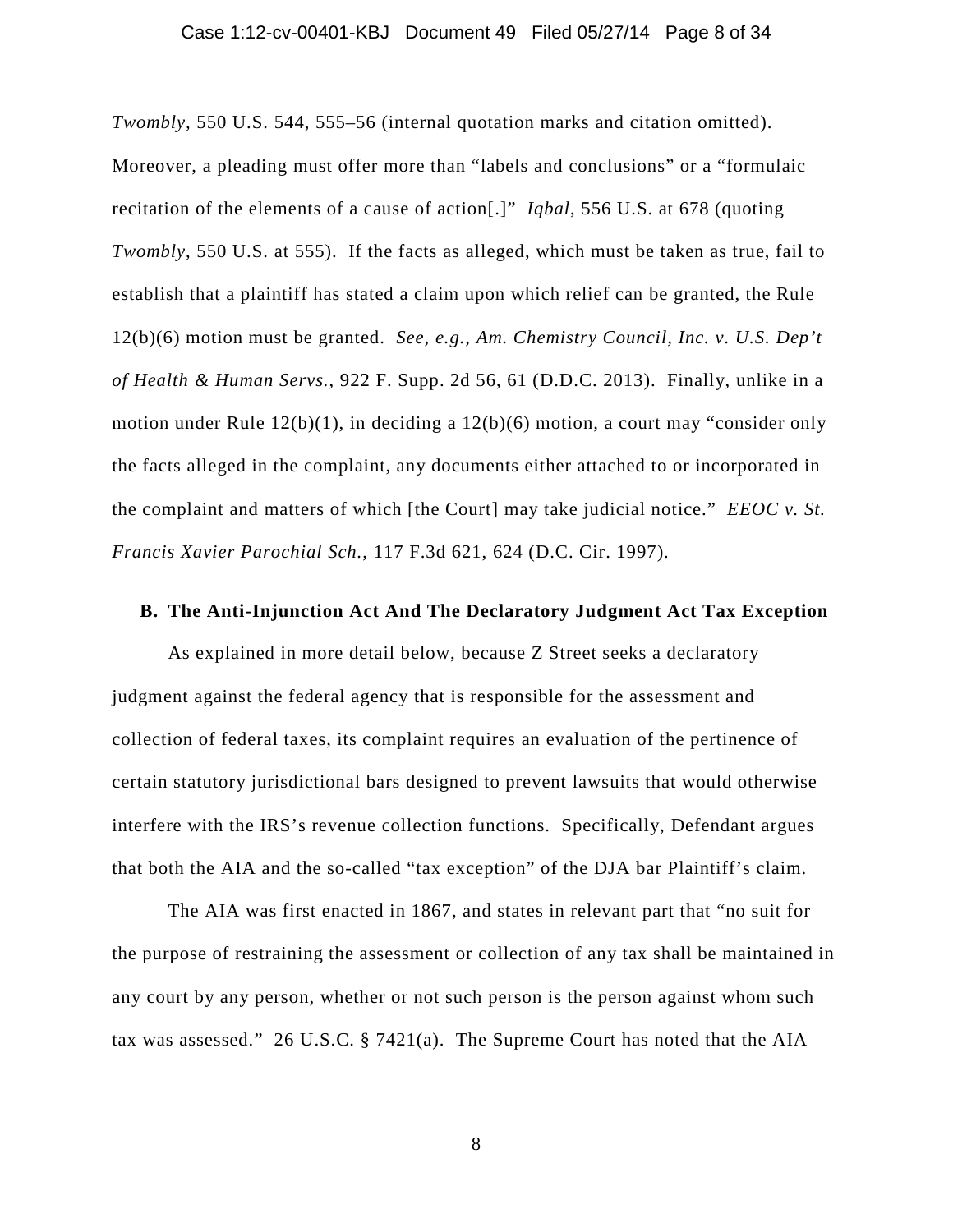"apparently has no legislative history," but that "its language could scarcely be more explicit." *Bob Jones Univ. v. Simon*, 416 U.S. 725, 736 (1974). In short:

> [t]he manifest purpose of [the AIA] is to permit the United States to assess and collect taxes alleged to be due without judicial intervention, and to require that the legal right to the disputed sums be determined in a suit for refund. In this manner the United States is assured of prompt collection of its lawful revenue.

*Enochs v. Williams Packing & Navigation Co.*, 370 U.S. 1, 7 (1962); *see also Nat'l Fed'n of Indep. Bus. v. Sebelius*, 132 S. Ct. 2566, 2582 (2012) (The AIA "protects the Government's ability to collect a consistent stream of revenue, by barring litigation to enjoin or otherwise obstruct the collection of taxes."). Thus, the AIA's clear purpose is to limit lawsuits that have been brought to restrain or otherwise interfere with the federal government's "assessment and collection" of taxes.

The DJA, by contrast, is not specifically aimed at curbing tax-related litigation. Generally speaking, the DJA merely provides a mechanism by which federal courts "may declare the rights and other legal relations of any interested party seeking such declaration, whether or not further relief is or could be sought." 28 U.S.C. § 2201. There is, however, one major limitation on the reach of the DJA: it applies to "case[s] of actual controversy within [a federal court's] jurisdiction, *except with respect to Federal taxes other than actions brought under [S]ection 7428 of the Internal Revenue Code*[.]" *Id.* (emphasis added). This statutory exception, commonly known as the DJA "tax exception," is directly related to the AIA. When first adopted in 1934, the DJA contained no tax exception. A year later, after plaintiffs in several lawsuits sought to use the DJA as an end-run around the AIA, Congress amended the statute by adding the tax exception. *See "Americans United" Inc. v. Walters*, 477 F.2d 1169, 1175 (D.C. Cir.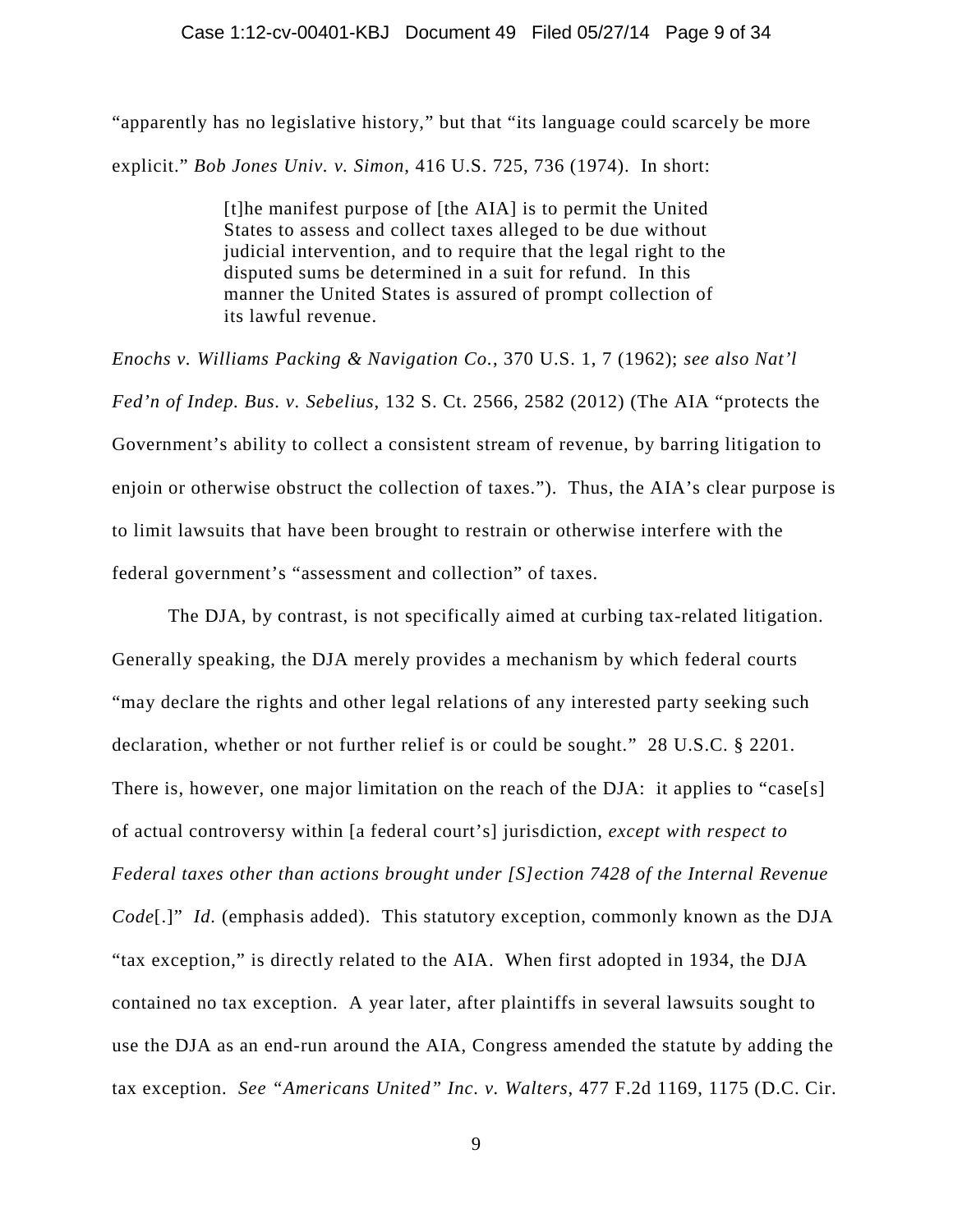### Case 1:12-cv-00401-KBJ Document 49 Filed 05/27/14 Page 10 of 34

1973), *rev'd on other grounds sub nom. Alexander v. "Americans United" Inc.*, 416 U.S. 752 (1974) (discussing the legislative history of the tax exception provision of the DJA)*.* The Senate report related to the proposed tax-exception amendment noted that "[t]he application of the Declaratory Judgment[] Act to taxes would constitute a radical departure from the long-continued policy of Congress (as expressed in [the AIA] and other provisions) with respect to the determination, assessment, and collection of Federal taxes." S. Rep. No. 1240, 74th Cong., 1st Sess. 11 (1935); *see also Flora v. United States*, 362 U.S. 145, 164 (1960). And the link between the DJA tax exception and the AIA has been confirmed by the courts. The D.C. Circuit, for example, noted in a recent case that "the DJA tax exception serves a critical but limited purpose. It strips courts of jurisdiction to circumvent the AIA by providing declaratory relief in cases restraining the assessment or collection of any tax." *Cohen v. United States*, 650 F.3d 717, 729 (D.C. Cir. 2011) (en banc) (internal quotation marks omitted).

The well-documented history behind the tax exception to the DJA and its relationship to the AIA has led numerous courts of appeal, including the D.C. Circuit, to conclude that the scope of the DJA's tax exception is "coterminous" or "coextensive" with the AIA's prohibition. *See, e.g.*, *Cohen*, 650 F.3d at 730-31; *In re Leckie Smokeless Coal Co.*, 99 F.3d 573, 583 (4th Cir. 1996) (finding that "the two statutory texts are, in underlying intent and practical effect, coextensive"); *Wyo. Trucking Ass'n, Inc. v. Bentsen*, 82 F.3d 930, 933 (10th Cir. 1996) ("The reach of these two statutes is coextensive, with the Declaratory Judgment Act reaffirming the restrictions set out in the Anti-Injunction Act.") (internal quotation marks and citation omitted); *1000 Friends of Ore. v. Brady*, 898 F.2d 156 (9th Cir. 1990) ("The Declaratory Judgment Act is co-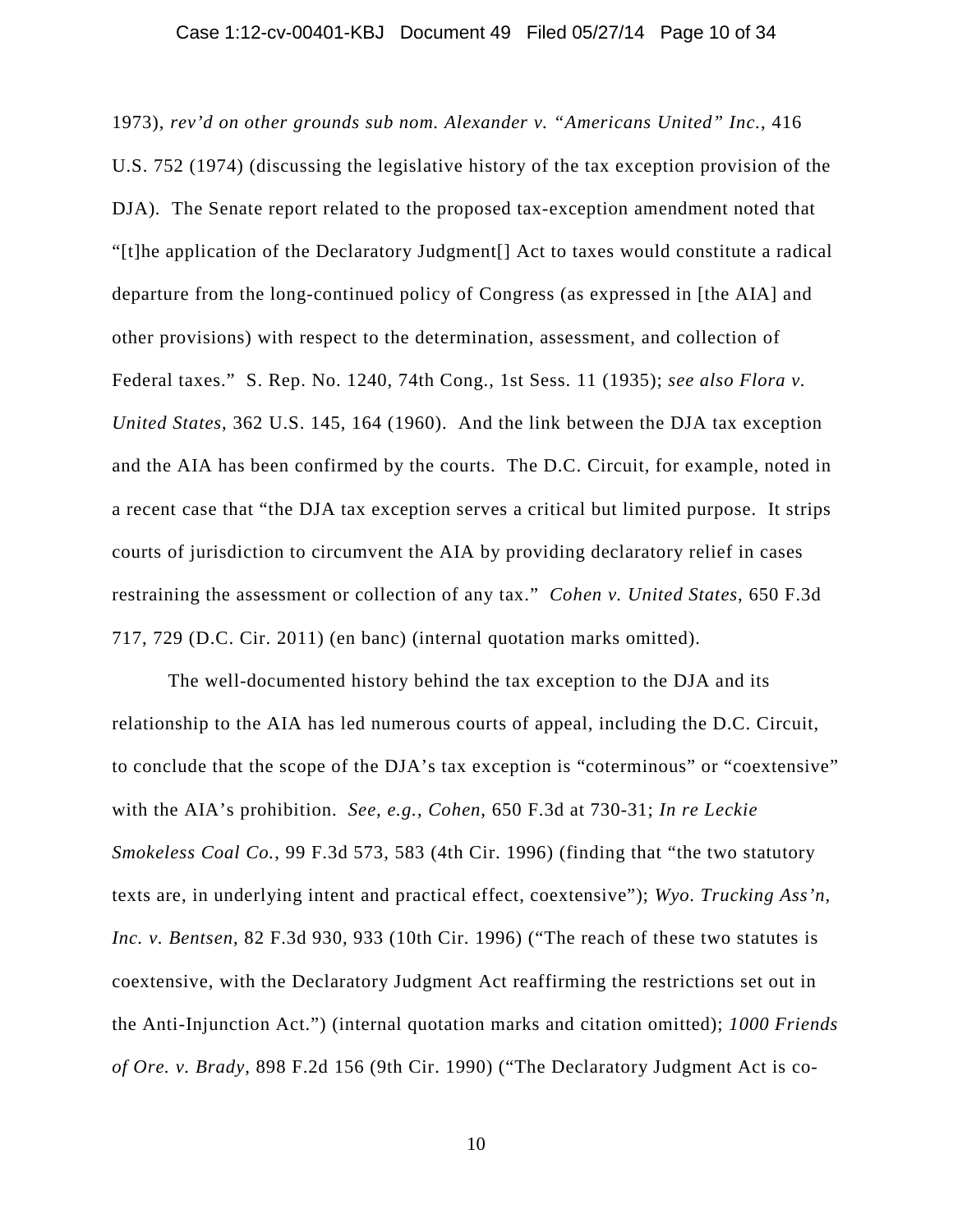### Case 1:12-cv-00401-KBJ Document 49 Filed 05/27/14 Page 11 of 34

extensive with the Anti-Injunction Act."); *Ecclesiastical Order of the ISM of AM, Inc. v. IRS*, 725 F.2d 398, 404-5 (6th Cir. 1984) ("The two Acts, though not similarly worded are . . . to be interpreted coterminously."); *Tomlinson v. Smith*, 128 F.2d 808, 811 (7th Cir. 1942) ("[I]t is our view that the language which excepts federal taxes from the Declaratory Judgment Act is co-extensive with that which precludes the maintenance of a suit for the purpose of restraining the assessment or collection of a tax.") This means that the DJA's exemption for suits "with respect to Federal taxes" is synonymous with the AIA's bar against suits that seek to restrain the "assessment and collection" of federal taxes. Thus, the DJA is not available as a means to seek declaratory relief in suits that the AIA otherwise bars.

## **C. Challenges To An Organization's Section 501(c)(3) Status Pursuant to 26 U.S.C. § 7428**

As noted above, this case was originally transferred to this Court on the grounds that it was a case arising under Section 7428 of the Internal Revenue Code, 26 U.S.C. § 7428. (Transfer Order at 1.) That statute provides a mechanism by which organizations that have applied for Section  $501(c)(3)$  status can either challenge "a determination by the [IRS] with respect to the initial qualification or continuing qualification of an organization as an organization described in [S]ection  $501(c)(3)$ ," or "a failure by the [IRS] to make a determination with respect to" an organization's Section  $501(c)(3)$  status. 26 U.S.C. § 7428(a). Section 7428 also places certain limitations on such suits, three of which are relevant here. First, it limits the venue for such suits to three courts: the U.S. Tax Court, the Court of Federal Claims, and the U.S. District Court for the District of Columbia. 26 U.S.C. § 7428(a). Second, those courts are empowered only to provide declaratory relief. *Id.* Third, organizations wishing to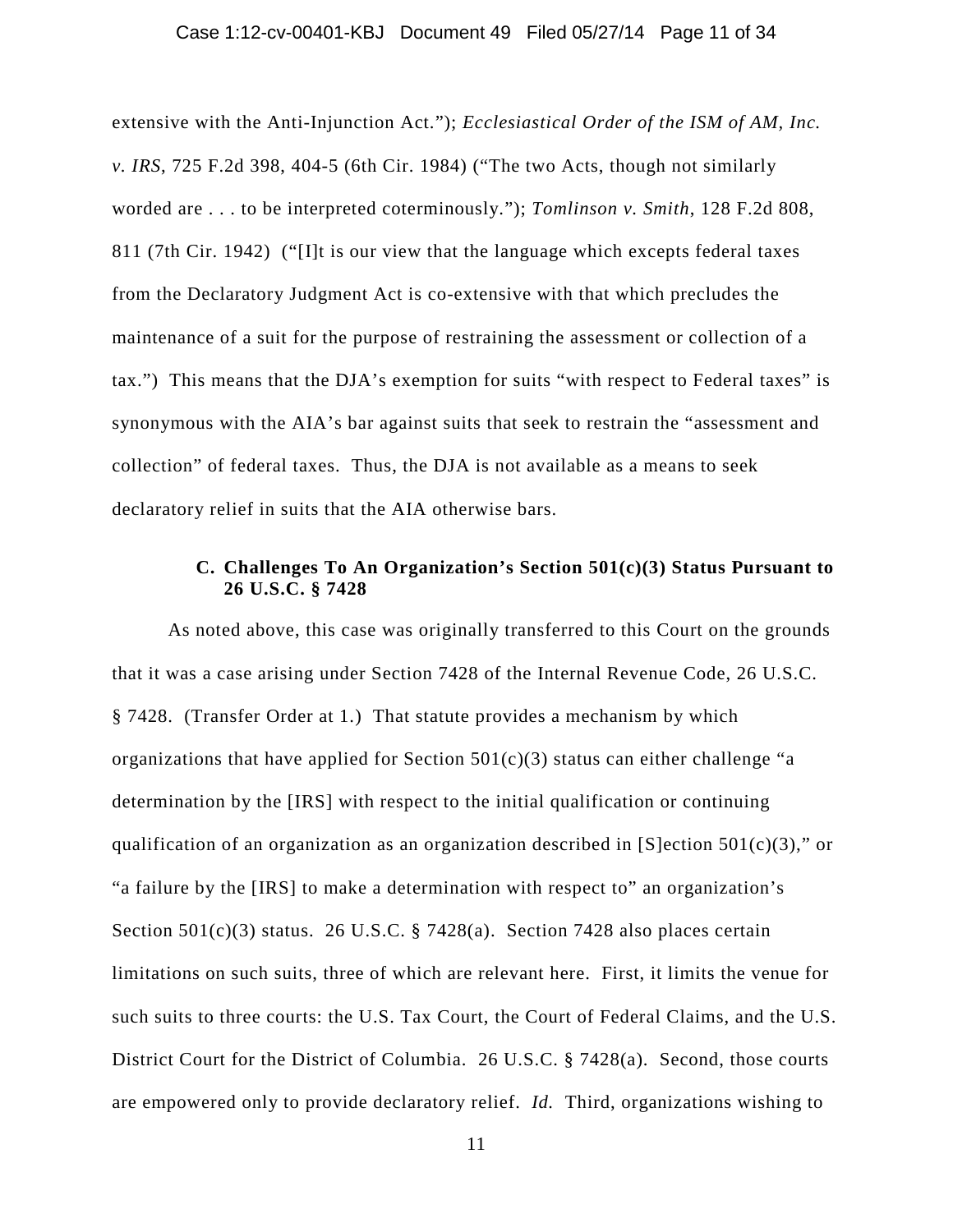#### Case 1:12-cv-00401-KBJ Document 49 Filed 05/27/14 Page 12 of 34

bring suit under Section 7428 to challenge either the agency's Section  $501(c)(3)$ determination or the agency's failure to make a Section  $501(c)(3)$  determination in a timely fashion must exhaust all available administrative remedies. *See* 26 U.S.C. § 7428(b)(2); *see also id*. (stating that, in the case of a suit challenging the IRS's failure to provide a Section  $501(c)(3)$  status determination, "[a]n organization . . . shall be deemed to have exhausted its administrative remedies . . . at the expiration of 270 days after the date on which the request for such determination was made if the organization has taken, in a timely manner, all reasonable steps to secure such determination").

Section 7428 also has a direct relationship to the DJA. As noted above, under the DJA tax exception, declaratory relief is not available for actions "with respect to Federal taxes *other than* actions brought under [S]ection 7428 of the Internal Revenue Code[.]" 28 U.S.C. § 2201 (emphasis added). Thus, suits brought under Section 7428 to challenge the IRS's determination of an organization's Section  $501(c)(3)$  status or the IRS's failure to act with respect to an organization's Section  $501(c)(3)$  application are expressly exempted from the DJA's tax exception. In other words, the plain language of the DJA carves out an exception to its own tax exception, such that even if a lawsuit that is brought under Section 7428 may be considered a suit "with respect to federal taxes" for the purpose of the DJA's tax exception, declaratory relief is nevertheless available. 4

l

<sup>4</sup> As will be explained in Part III.C.1, *infra*, although the district court in Pennsylvania considered the instant action to be a case arising under Section 7428, this Court concludes that Section 7428 is not applicable here. Consequently, the exception to the DJA tax exception plays no part in the Court's analysis of whether there is a statutory bar to Z Street's lawsuit.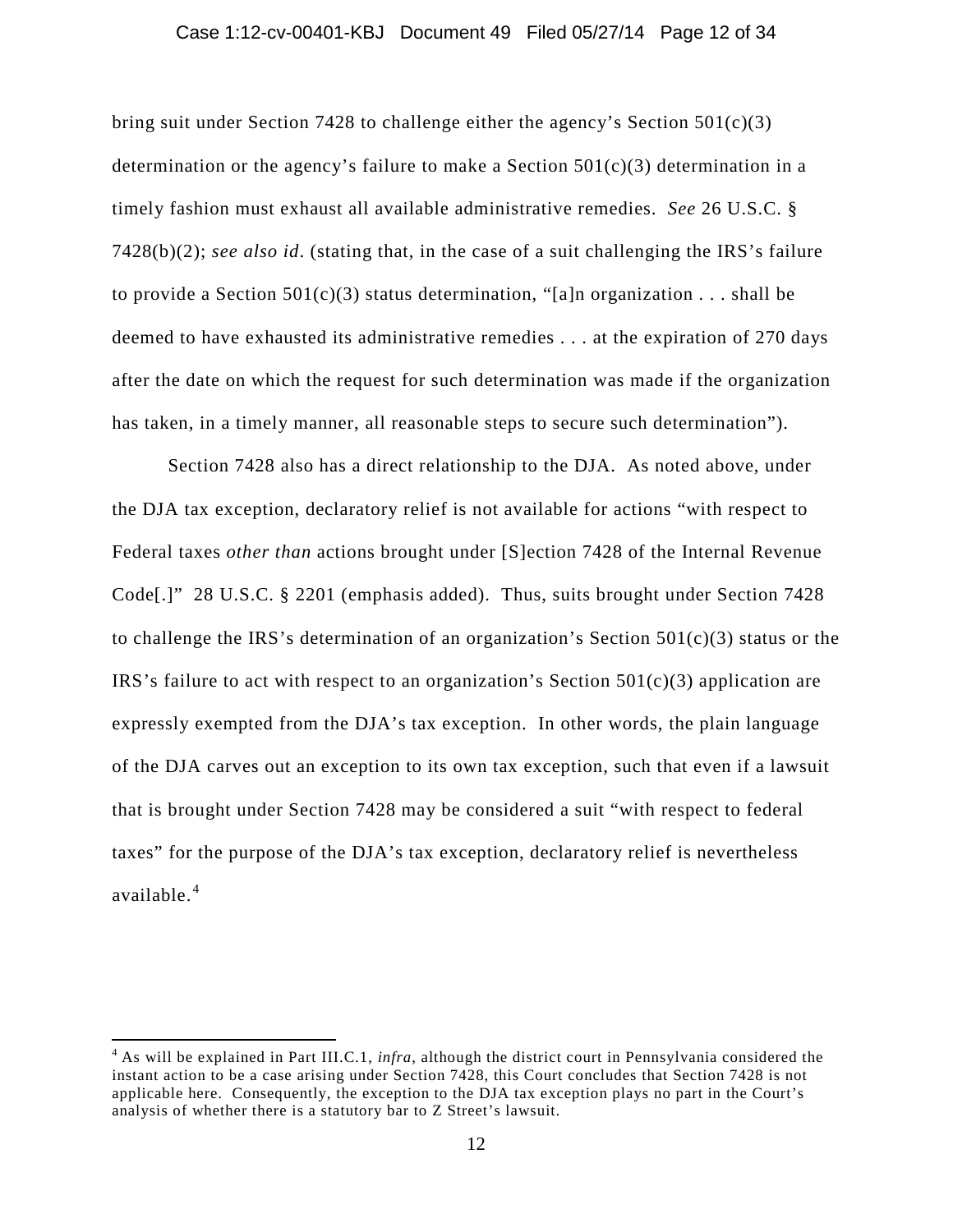### **III. ANALYSIS**

## **A. Subject Matter Jurisdiction**

Plaintiff asserts that, because the complaint alleges a violation of the Constitution, this Court has subject matter jurisdiction over this dispute under 28 U.S.C. § 1331—the general federal-question jurisdiction statute, which by its terms provides that "the district courts shall have original jurisdiction of all civil actions arising under the Constitution, laws, or treaties of the United States." Indeed, it is wellestablished that the federal-question statute "confer[s] jurisdiction on federal courts to review agency action." *Oryszak v. Sullivan*, 576 F.3d 522, 525 (D.C. Cir. 2009) (internal quotation marks and citation omitted); *see also Ass'n of Nat'l Advertisers v. FTC*, 617 F.2d 611, 619 (D.C. Cir. 1979) ("General federal question jurisdiction . . . gives the district courts the power to review agency action"). Nevertheless, in its motion to dismiss, Defendant asserts three different arguments that this Court cannot exercise jurisdiction over Plaintiff's claim. First, Defendant argues that the AIA bars the Court from granting the injunctive relief Plaintiff seeks in its complaint. (Def.'s Mem. of Law in Supp. Of Mot. To Dismiss ("Def. Br."), ECF No. 19-1, at 4-12.) Second, and similarly, Defendant argues that the DJA tax exception bars the court from granting the declaratory relief that Plaintiff seeks. (*Id.* at 14-16.) Finally, Defendant argues that the complaint should be dismissed on sovereign immunity grounds. (*Id.* at 16-20.) Because the jurisdictional bars of the AIA and DJA tax exception are coterminous under the law of this Circuit, as explained above, this Court has employed a single analysis to determine whether the two statutes prevent the Court from considering Plaintiff's claim. *Cf. Fla. Bankers Ass'n v. U. S. Dep't of Treasury*, 13-cv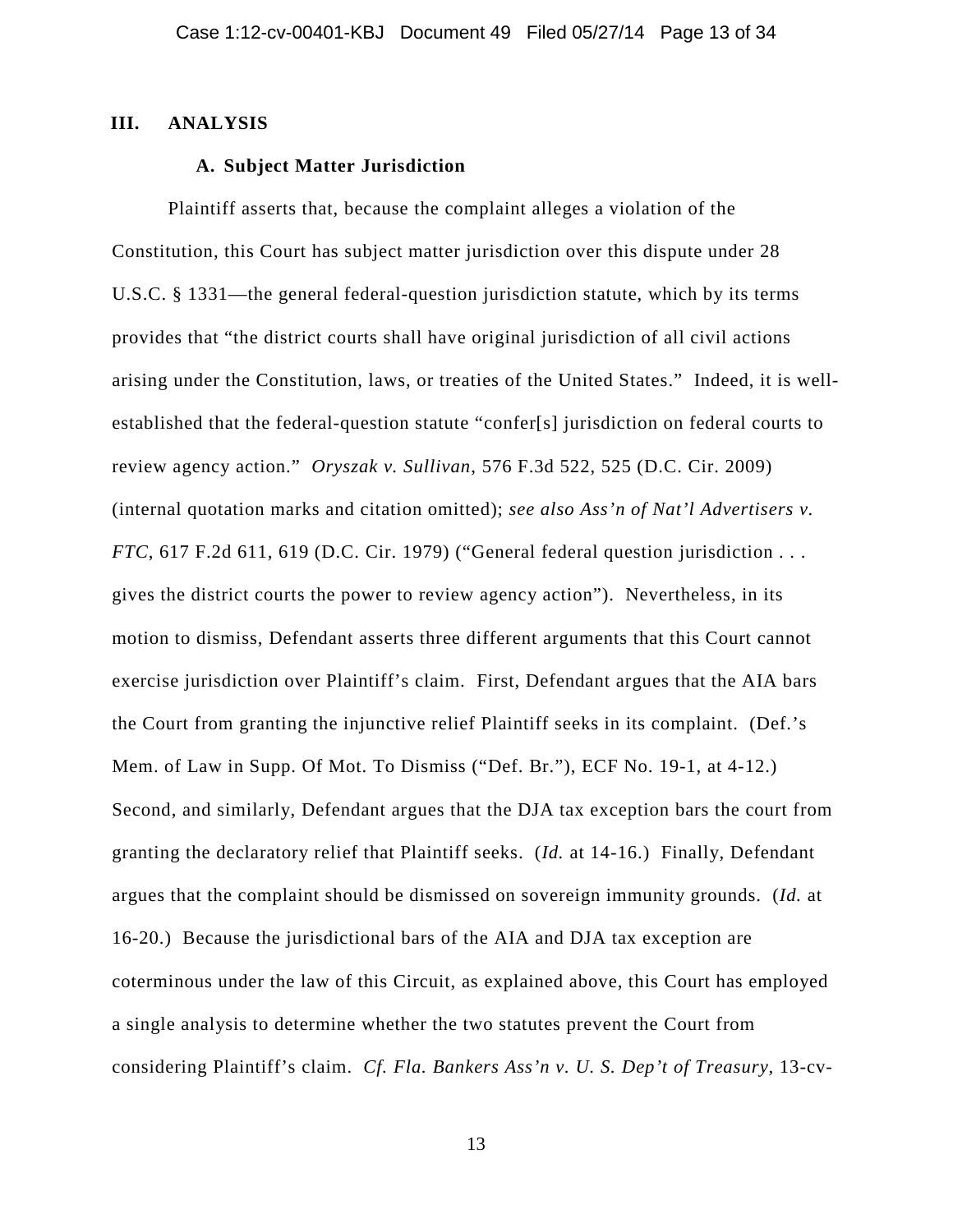529, 2014 WL 114519, at \*6-7 (D.D.C. Jan. 13, 2014) (evaluating AIA and DJA together); *Justin v. United States*, 607 F. Supp. 2d 73, 76-77 (D.D.C. 2009) (same). For the reasons explained below, this Court concludes that the AIA and DJA do not preclude the exercise of jurisdiction over Plaintiff's constitutional claim, nor does sovereign immunity bar the instant action.

#### 1. The AIA And DJA Do Not Bar Plaintiff's Constitutional Claim

On its face, the AIA precludes lawsuits that have been brought "for the purpose of restraining the assessment or collection of any tax," 26 U.S.C. § 7421, and the DJA's tax exception prevents a declaratory judgment action "with respect to Federal taxes" (other than one brought under Section 7428), 28 U.S.C. § 2201. As has been stated repeatedly above, these two categories of cases are effectively one and the same; therefore, the question that this Court must answer in determining whether the AIA and DJA bar Z Street's claim is whether the instant lawsuit is, in fact, one that seeks to restrain the "assessment and collection" of taxes. Fortunately, the D.C. Circuit has already provided substantial guidance regarding the scope of the "assessment and collection" prohibition.

# a. *Suits Brought to Restrain The "Assessment and Collection" Of Taxes*

In *Cohen v. United States*, the D.C. Circuit (sitting en banc) grappled with the question of precisely when the AIA/DJA operate to bar a lawsuit related to federal taxes. 650 F.3d at 724-31. *Cohen* involved a challenge to a refund scheme that the IRS had developed to permit aggrieved taxpayers to recoup a three-percent excise tax on telephone calls that the agency had previously illegally extracted. *Id.* at 720 (citing 26 U.S.C. § 4251). Corporate taxpayers initially challenged the three-percent excise tax by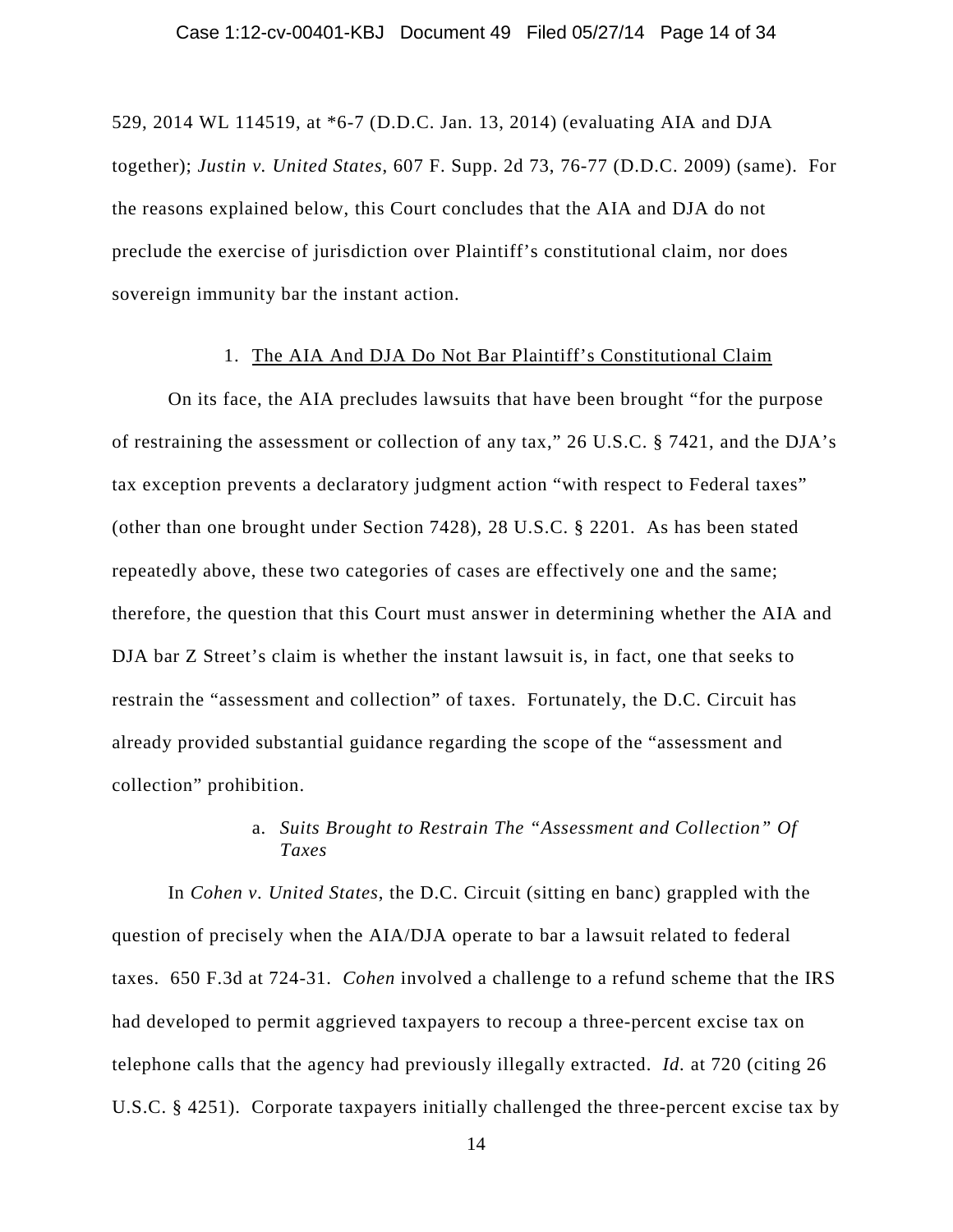### Case 1:12-cv-00401-KBJ Document 49 Filed 05/27/14 Page 15 of 34

launching refund suits in multiple federal courts, each of which declared that the tax was illegal. *Id.* Thereafter, the IRS—which had continued to collect the excise tax through the pendency of the litigation—discontinued the tax and promulgated "a onetime exclusive mechanism for taxpayers to obtain a refund for excise taxes erroneously collected." *Id.* Numerous interested taxpayers then filed lawsuits around the country objecting to this refund scheme on the grounds that it violated the Administrative Procedure Act ("APA"); those suits were subsequently consolidated in the United States District Court for the District of Columbia. *Id.* at 721. After the district court dismissed the consolidated actions on the grounds that the plaintiffs had failed both to exhaust administrative remedies and to state a claim under the APA, a divided panel of the D.C. Circuit reversed in part, holding that the suit could go forward under the APA., and also concluding that neither the AIA nor the DJA barred the suit. *See Cohen v. United States*, 578 F.3d 1, 4, 14 (D.C. Cir. 2009).

The entire D.C. Circuit granted the Government's petition for en banc review, and like the panel before it, reversed the judgment of the district court. In concluding that the district court did have jurisdiction over the taxpayers' actions, the *Cohen* court examined at length the scope of the AIA's prohibition on suits "restraining the assessment or collection of taxes" and the DJA's prohibition against suits "with respect to Federal taxes." Discussing the former, the D.C. Circuit noted that the AIA "has 'almost literal effect': It prohibits only those suits seeking to restrain the assessment or collection of taxes." *Cohen*, 650 F.3d at 724 (quoting *Bob Jones*, 416 U.S. at 736). The actions challenging the IRS's new refund process were not such suits, the court reasoned, because the challenges at issue were "strictly about the *procedures* under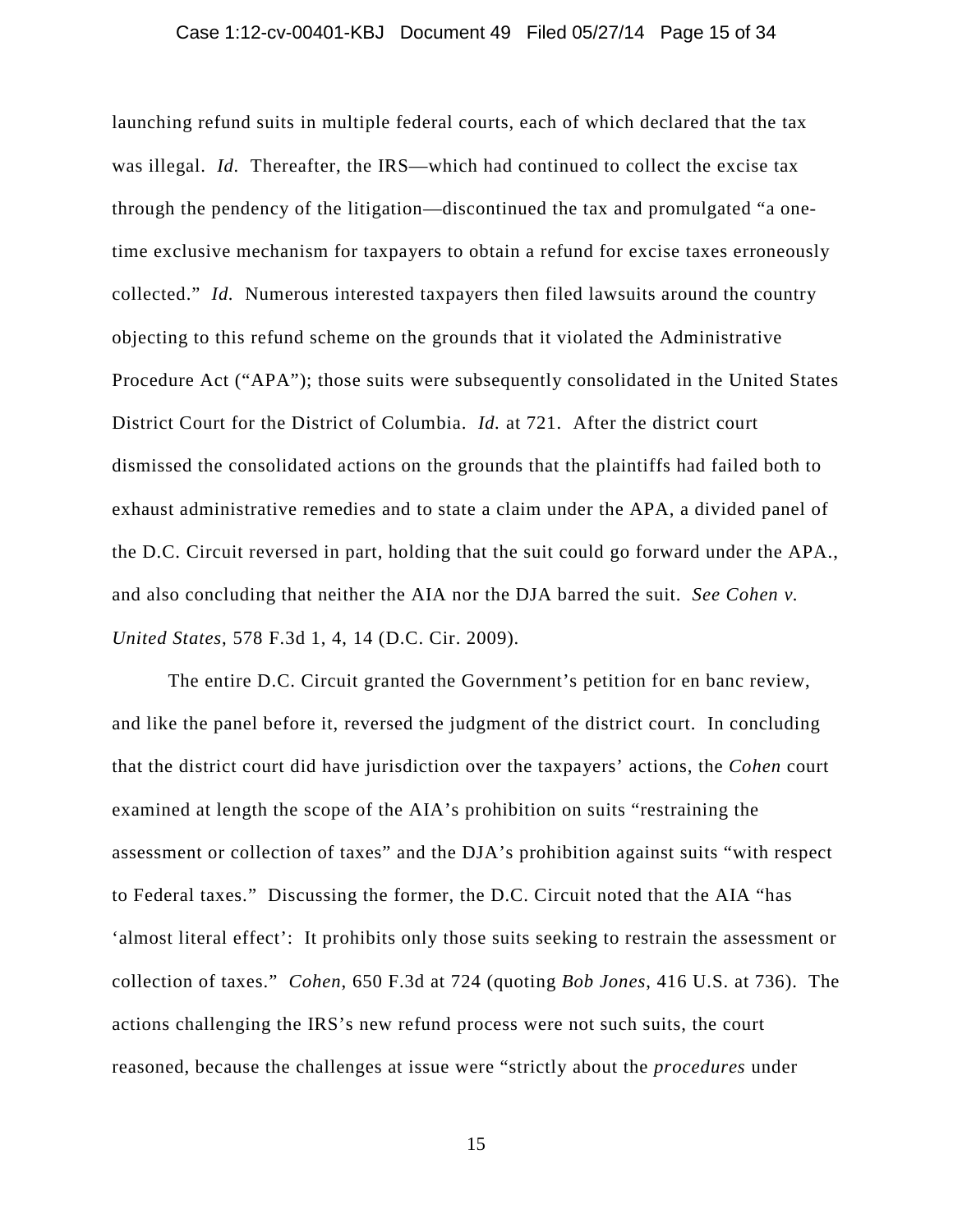### Case 1:12-cv-00401-KBJ Document 49 Filed 05/27/14 Page 16 of 34

which the IRS will return taxpayers' money." *Id.* at 725 (emphasis added). The court emphasized that the taxes in question had already been assessed and collected. *Id.* ("The money is in the U.S. treasury; the legal right to it has been previously determined."). Therefore, the exercise of jurisdiction over the case would not "obstruct the collection of revenue" or "alter Appellants' future tax liabilities" or "shift the risk of insolvency"—potential outcomes that had concerned the Supreme Court in prior AIA cases and had led it to conclude that the AIA/DJA bar was applicable. *Id.* (distinguishing *Snyder v. Marks*, 109 U.S. 189 (1883); *Bob Jones*, 416 U.S. 725 (1974); *California v. Grace Brethren Church*, 457 U.S. 393 (1982)).

Moreover, the *Cohen* court explained that the Supreme Court has already rejected the IRS's theory that the AIA's "assessment and collection" language bars any and all lawsuits that might ultimately impact the amount of revenue in the U.S. treasury. *Cohen*, 650 F.3d at 726 (citing *Hibbs v. Winn*, 542 U.S. 88, 102 (2004)). Although "[t]he IRS envisions a world in which no challenge to its actions is ever outside the closed loop of its taxing authority[,]" the D.C. Circuit made clear that, under Supreme Court precedent, the AIA's prohibition does not sweep that broadly: "'[a]ssessment' is not synonymous with the entire plan of taxation, but rather with the trigger for levy and collection efforts, and 'collection' is the actual imposition of a tax against a plaintiff[.]" *Id.* (internal quotation marks and citation omitted). It is no surprise, then, that the D.C. Circuit has "allowed constitutional claims against the IRS to go forward in the face of the AIA" and has refused to "read[] the AIA to reach all disputes tangentially related to taxes." *Id.* at 726-27 (citing *We the People Foundation, Inc. v. United States*, 485 F.3d 140, 143 (D.C. Cir. 2007)). Rather, the circuit has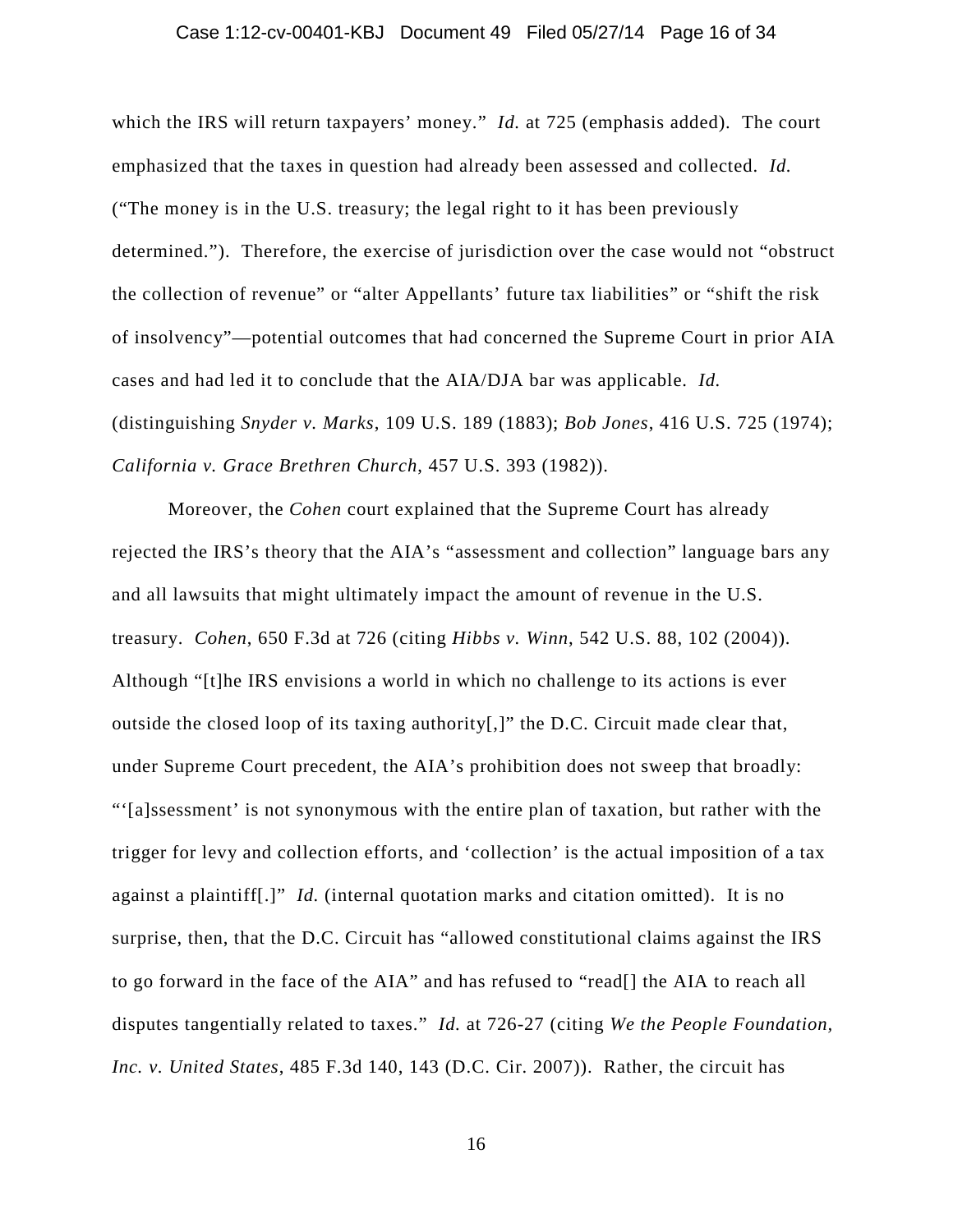#### Case 1:12-cv-00401-KBJ Document 49 Filed 05/27/14 Page 17 of 34

clearly established that whether or not the AIA and DJA prohibit a suit against the IRS depends on whether the action is fundamentally a "tax collection claim," *id.* at 727 (quoting *We the People Foundation*, 485 F.3d at 143), which the Court must determine based upon "a careful inquiry into the remedy sought, the statutory basis for that remedy, and any implication the remedy may have on assessment and collection." *Id.* at 727. 5

### b. *Application of* Cohen *Principles To Z Street's Constitutional Claim*

When viewed in the light of the standards articulated in *Cohen*, Z Street's First Amendment claim is not "a tax collection claim 'couched . . . in constitutional terms,'" *Cohen*, 650 F.3d at 727 (quoting *We the People Foundation*, 485 F.3d at 143), and therefore, cannot properly be characterized as a lawsuit implicating the "assessment or collection" of taxes for AIA/DJA purposes. As noted, Z Street alleges not that the IRS unlawfully denied it a preferred tax status, but only that the IRS subjected it to unconstitutional viewpoint discrimination in considering its application for that status. Thus, victory in this action would not provide an answer to the fundamental question of whether or not Z Street is entitled to Section  $501(c)(3)$  status, and indeed, Z Street is not asking for any judicial determination to that effect. Rather, Z Street here seeks only to have its application—good or bad—be evaluated using the same standards are criteria that apply to other organizations that the IRS reviews.

 $\overline{\phantom{a}}$ 

<sup>5</sup> With respect to the DJA, the *Cohen* court considered two questions that had been raised in dissent in the earlier panel decision: whether the precedents interpreting the DJA tax exception as coterminous with the AIA had been superseded, and if not, whether the scope of the DJA tax exception in fact controlled the scope of the AIA, rather than the other way around. *Cohen*, 650 F.3d at 727-31. The court answered both questions in the negative, ultimately concluding that "[w]hat the AIA accomplishes by denying its application to 'any suit for the purpose of restraining the assessment or collection of any tax' the DJA accomplishes by an exception 'with respect to Federal taxes.'" *Id.* at 731. Thus, the court made clear that its consideration of whether the AIA barred the suit was equally applicable to the DJA.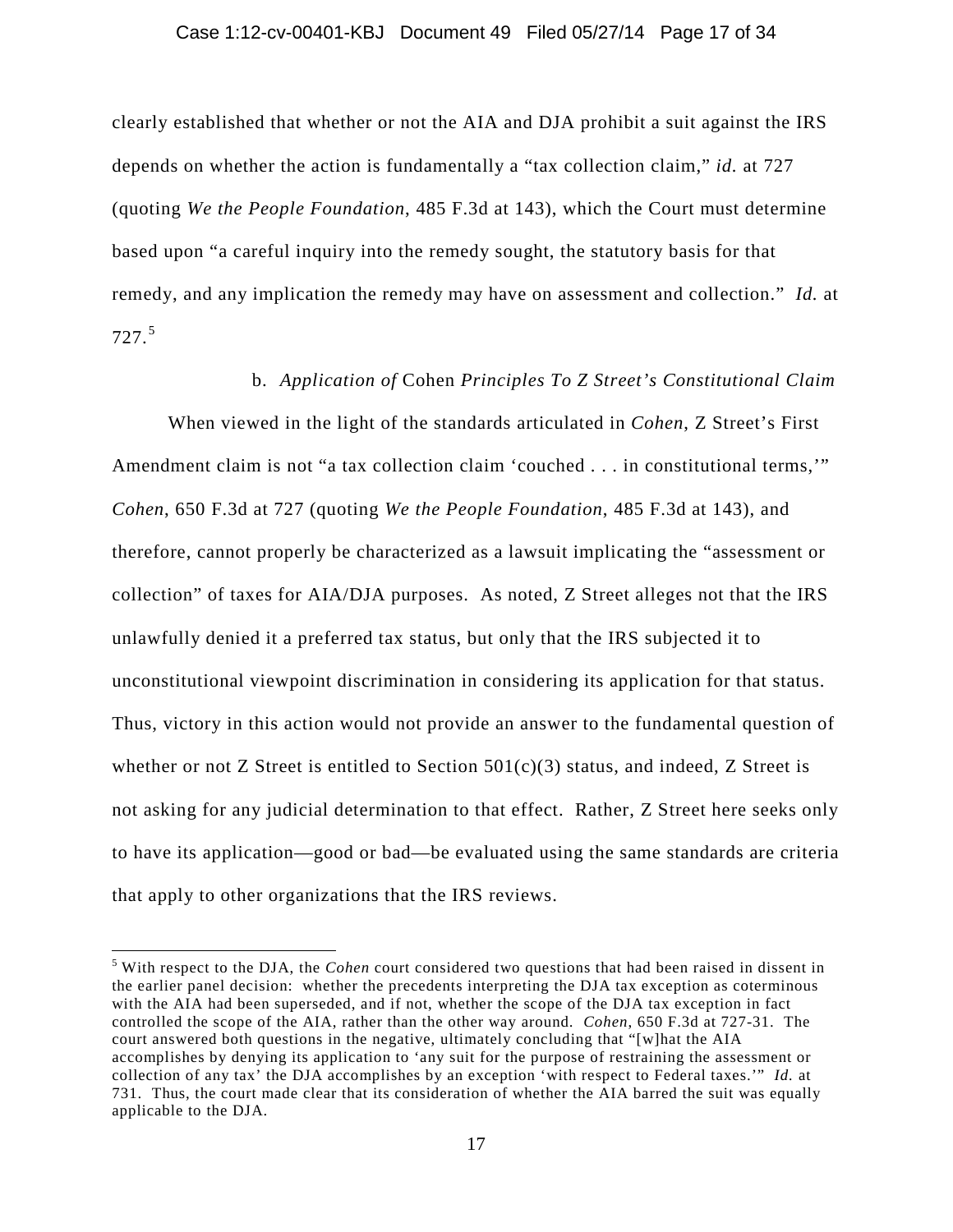In this regard, looking at the requested remedy as the D.C. Circuit requires, Z Street's complaint requests only two things: (1) a declaration that the Israel Special Policy violates the First Amendment, and (2) an injunction that requires disclosure of information regarding the Israel Special Policy, bars the IRS from subjecting Z Street's application for Section  $501(c)(3)$  status to the Israel Special Policy, and that mandates that Z Street's application be adjudicated "fairly" and "expeditiously." (Am. Compl. at 16.) Neither the declaration nor the injunction, on their face, have direct implications for the assessment or collection of taxes—Z Street merely asks the Court to require the IRS to go about its usual business of evaluating Section  $501(c)(3)$  applications in a manner that comports with the Constitution. Moreover, there is nothing in the record to suggest that Z Street brought this action for the purpose of resolving the matter of its own tax liability because the amended complaint makes crystal clear that Plaintiff is *not*  asking the Court to reach any conclusion regarding (or indeed, even to consider) the organization's qualifications for tax-exempt status under Section 501(c)(3). (*Id.*) *See also Linn v. Chivatero*, 714 F.2d 1278, 1282 (5th Cir. 1983) (courts must look to the "primary purpose" of a lawsuit in order to decide whether the suit is one that was brought to restrain the assessment and collection of taxes (citing *Bob Jones*, 416 U.S. at 738)). And the fact that Z Street's Section  $501(c)(3)$  status is, here, beside the point wholly distinguishes the instant matter from *Bob Jones*—a Supreme Court case in which the issue centered on the IRS's decision to revoke a university's existing Section  $501(c)(3)$  status based on the university's racially discriminatory admissions policies and also effectively removes Z Street's claim from the realm of tax-related actions that are designed to "alter [plaintiffs'] future tax liabilities" and are therefore reasonably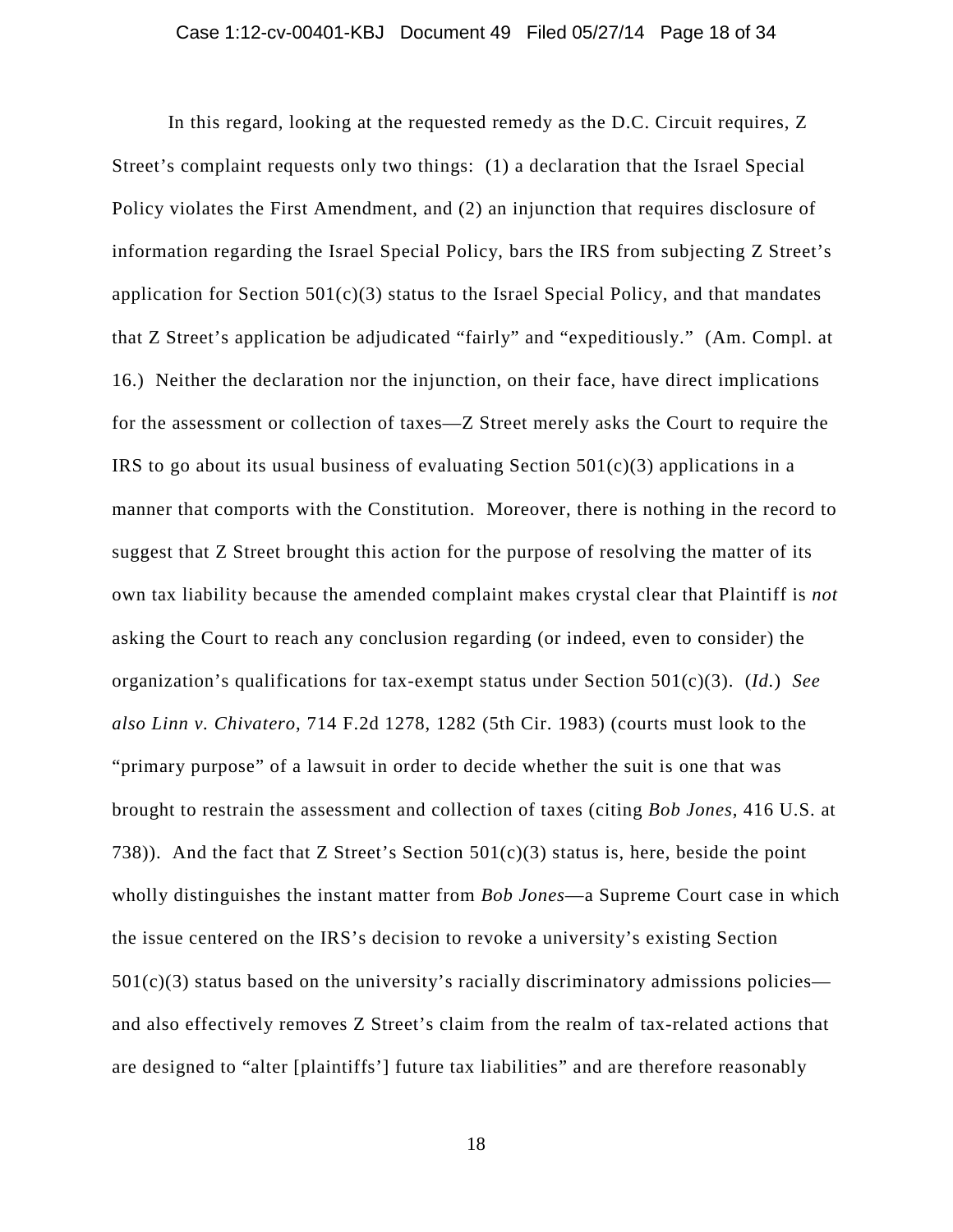### Case 1:12-cv-00401-KBJ Document 49 Filed 05/27/14 Page 19 of 34

categorized as suits that "seek[] to restrain the assessment or collection of taxes." *Cohen*, 650 F.3d at 725.

Second, and relatedly, even if Z Street prevails, there is little chance that the outcome of this lawsuit will actually have any impact on the U.S. Treasury's bottom line. To be sure, this matter presents a closer case than *Cohen* in this regard because the IRS has not yet ruled on Z Street's application for Section  $501(c)(3)$  status. Indeed, unlike the circumstances in *Cohen*, the taxes that would be assessed and collected if Z Street is not deemed eligible for Section 501(c)(3) status are far from being a *fait accompli*; thus, there is still opportunity for any IRS-related litigation, including this one, to have some theoretical impact on the ultimate amount of Plaintiff's not-yetdetermined tax liability. But as far as the instant lawsuit is concerned, any such impact is clearly too remote to transform Z Street's constitutional claim into a tax collection suit. As Z Street itself acknowledges on the very first page of its opposition brief, "[t]otal victory by Plaintiff in this case will not determine whether or not a tax is due: it will only establish a constitutionally valid process[.]" (Pl.'s Mem. of Law in Opp. to Mot. to Dismiss ("Pl. Br."), ECF No. 21, at 1.) In other words, Z Street's ultimate tax liability will be a function of whether it qualifies for tax-favored treatment under the criteria laid out in Section  $501(c)(3)$ , not whether it prevails in this lawsuit, and the IRS's analysis of its qualifications will be based on Z Street's activities as an organization. The only matter at issue in the instant lawsuit is whether, in addition to evaluating Z Street's activities as it would any other organization's, the IRS may constitutionally apply a more stringent standard of review that is allegedly reserved for organizations whose activities relate to the promotion of Israel. And because a negative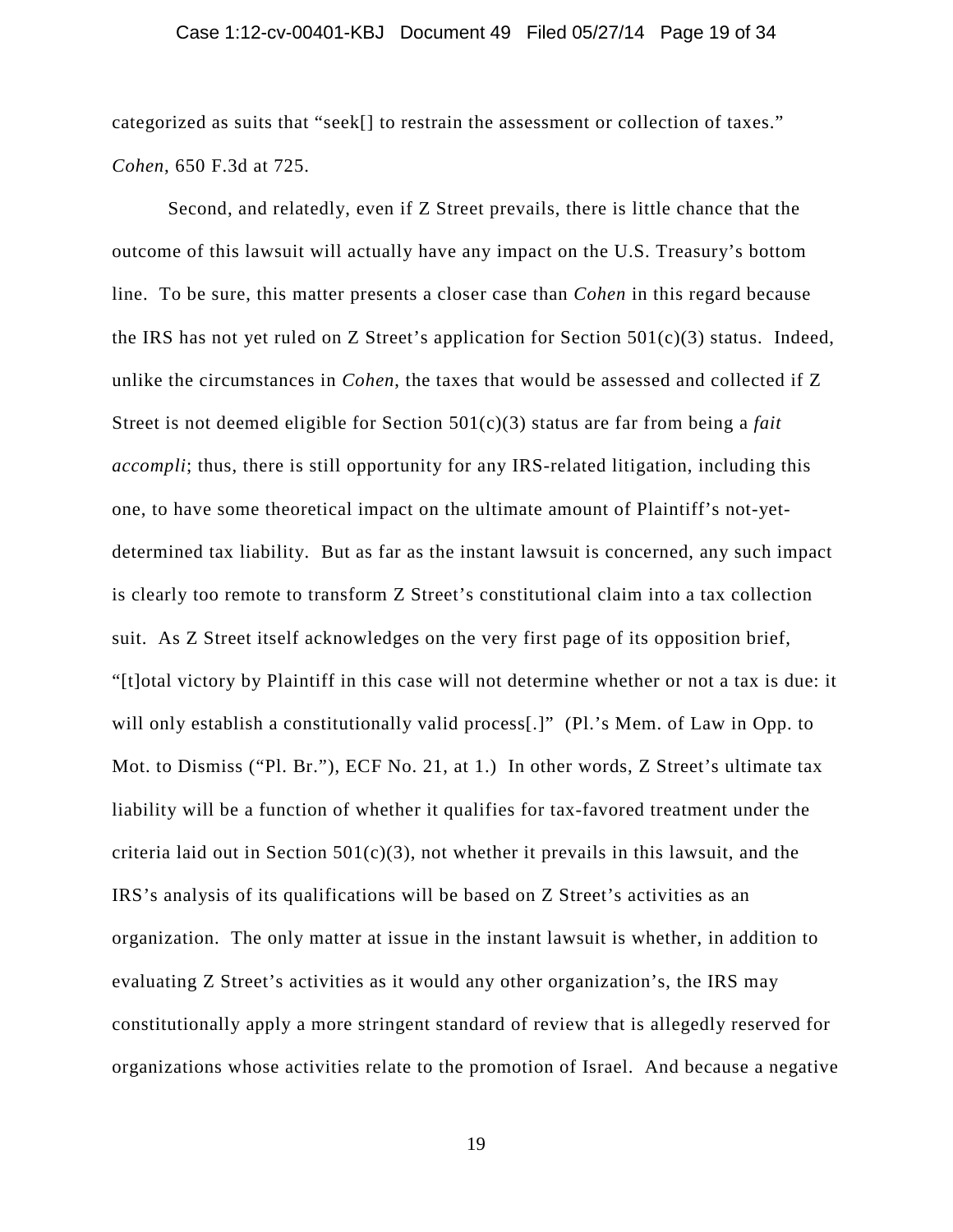### Case 1:12-cv-00401-KBJ Document 49 Filed 05/27/14 Page 20 of 34

answer to that question would not automatically ensure that Z Street (or any other Israel-related organization) will receive the tax-exempt status for which it has applied, the remedy sought in this lawsuit has no direct effect on the public fisc, and certainly not one that would impact the Treasury or otherwise affect the agency's assessment and collection of taxes. *Cf. Fla. Bankers Ass'n*, 2014 WL 114519, at \*6 (declining to apply the AIA/DJA bar where "the imposition of a federal tax does not necessarily follow" from the challenged agency action).

Not surprisingly, Defendant argues that the AIA/DJA bar *is* implicated because "[t]he relief plaintiff seeks is precisely the type of preenforcement interference that the Anti-Injunction Act prohibits." (Def. Br. at 5 (internal quotation marks omitted).) Relying primarily on cases from other circuits that were issued prior to *Cohen* and that held, in one way or another, that the AIA applies broadly—*i.e.*, "not only to the assessment and collection of taxes, but to activities which are intended to or may culminate in the assessment or collection of taxes as well[,]" (Def. Br. at 5 (quoting *Linn*, 714 F.2d at 1282 (Clark, C.J., dissenting))—Defendant asserts that Z Street's requested relief falls within the ambit of the AIA's prohibition because adjudicating this lawsuit would require the Court to "interject itself into the [IRS's] process by which it determines whether Plaintiff is a tax-exempt organization," and might also "delay (and could frustrate) the eventual assessment of tax against Z Street[.]" (Def. Br. at 5-6.) In addition, Defendant contends that granting the injunctive relief Plaintiff seeks would contravene a significant "collateral objective" of the AIA—to wit, the goal of protecting the IRS from having to endure the "costs and delays of litigation 'pending a refund claim.'" (*Id.* at 6 (quoting *Bob Jones*, 416 U.S. at 737).) Moreover, to the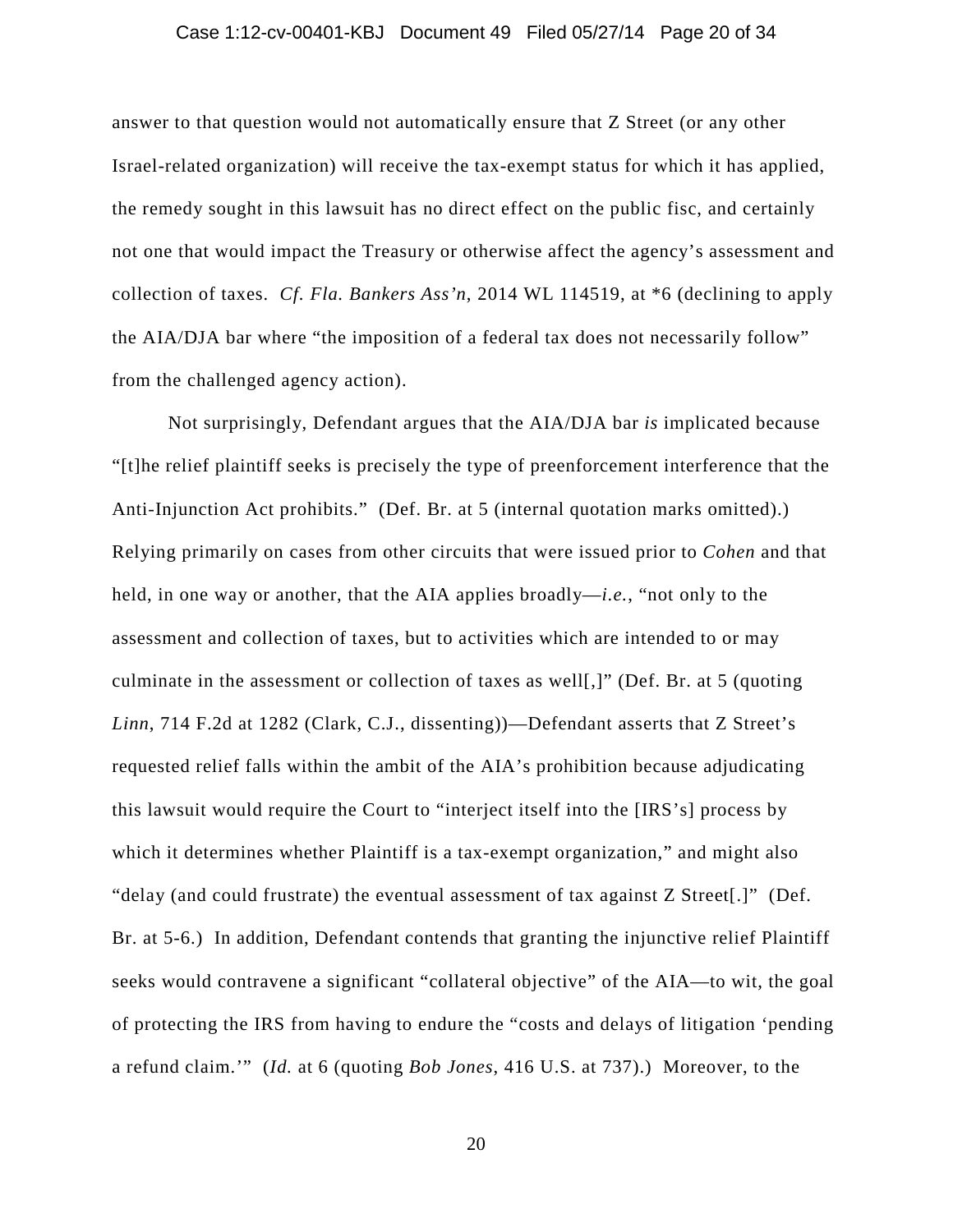#### Case 1:12-cv-00401-KBJ Document 49 Filed 05/27/14 Page 21 of 34

extent that the DJA "protects the 'overall pre-enforcement assessment and collection process'" in the same manner as the AIA (*id.* at 15 (quoting *Yamaha Motor Corp., USA v. United States*, 779 F. Supp 610, 613 (D.D.C. 1991)), Defendant maintains that that statute, too, "bars the relief requested for the same reason the Anti-Injunction Act does." (*Id.* at 15 n. 5.)<sup>6</sup>

Whatever the merits of these AIA/DJA-related arguments at the time Defendant's initial brief in this matter was filed, these arguments now clearly fail for the very simple reason that viewing the AIA as an expansive shield against every lawsuit that challenges IRS activity was resoundingly rejected in *Cohen*. As explained above, the en banc D.C. Circuit drew a clear line between suits that themselves seek to enjoin the assessment and collection of taxes—which the AIA and DJA prohibit—and other actions that could be brought against the IRS for a different purpose and to a different effect. *See, e.g.*, *Cohen*, 650 F.3d at 727 ("The AIA, as its plain text states, bars suits concerning the 'assessment or collection of any tax.' *It is no obstacle to other claims seeking to enjoin the IRS*, regardless of any attenuated connection to the broader regulatory scheme." (emphasis added)). Defendant has essentially ignored this critical line-drawing determination by insisting that, despite the fact that Z Street's action has neither the purpose nor the effect of restraining the agency's tax-collecting function, the instant constitutional claim should nevertheless be characterized as a "pre-enforcement" tax collection matter within the sweep of the AIA. (*See* Def.'s Reply Brief ("Def.

l

<sup>6</sup> Defendant's initial brief in this matter was filed in a district court in the Third Circuit within two months of the D.C. Circuit's *Cohen* decision. Presumably as a result, Defendant did not assume that the AIA and DJA were coterminous, as the en banc D.C. Circuit held, although it did recognize that courts in other jurisdiction had so held. (See Def. Br. at 14-15 (noting that "the federal exemption to the Declaratory Judgment Act is at least as broad as the Anti-Injunction Act" (internal quotation marks and citation omitted)).) Moreover, Defendant did not directly address *Cohen* and the implications of that decision on its argument regarding the scope of the AIA.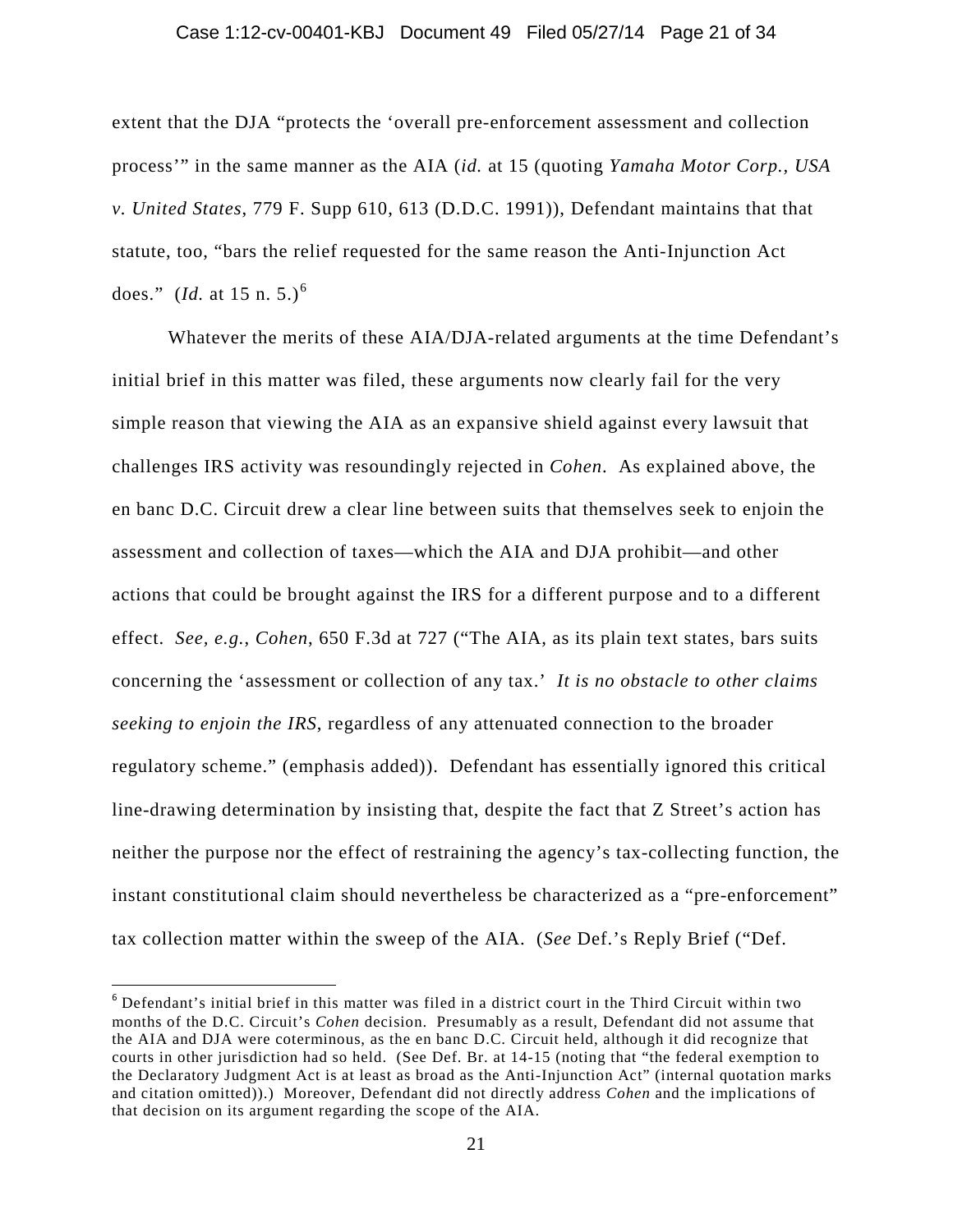Reply"), ECF No. 22-1, at 7.) This contention is clearly out of step with how the AIA and DJA have long been interpreted in this jurisdiction. *See, e.g.*, *We the People Foundation*, 485 F.3d at 143 (holding that the AIA did not bar a First Amendment claim against the IRS). Indeed, in the face of *Cohen*'s clear pronouncement about the limits to the scope of the AIA and DJA, the best Defendant can do here is to argue that *Cohen* is somehow inapplicable—which it predictably maintains in its First Supplemental Brief when it points out that *Cohen* involved an APA claim and asserts that the D.C. Circuit's holding turned on the presence of "final agency action," which, according to Defendant, is lacking here. (*See* Def.'s First Supp. Br., ECF No. 33, at 3 ("Z Street's reliance on *Cohen* is inapposite because there is no final agency action for the Court to review in this case.").) But Z Street has not brought any APA challenge, as explained further below, and this Court is at a loss to see how the presence, or absence, of final agency action has any bearing on the threshold issue of whether the statutory prohibitions set forth in the AIA and DJA prohibit Z Street's constitutional claim. In any event, Defendant's attempt to recharacterize *Cohen* as a case that addresses only APA claims, and thereby draw attention away from its holding regarding the extent and applicability of the AIA/DJA, is clearly mistaken. *See Cohen*, 650 U.S. at 736 (concluding that because the suit did not concern the assessment or collection of taxes, "neither the AIA nor the DJA provide a limitation on [the court's] exercise of [jurisdiction].")<sup>7</sup>

l

 $<sup>7</sup>$  Because this Court concludes that the AIA and DJA on their face are not applicable to Plaintiff's</sup> claim, it does not need to address Defendant's additional arguments as to why Plaintiff's claim does not meet the criteria for certain judicially crafted exceptions to those statutes' jurisdictional bars. (*See* Def. Br. at 6-14.)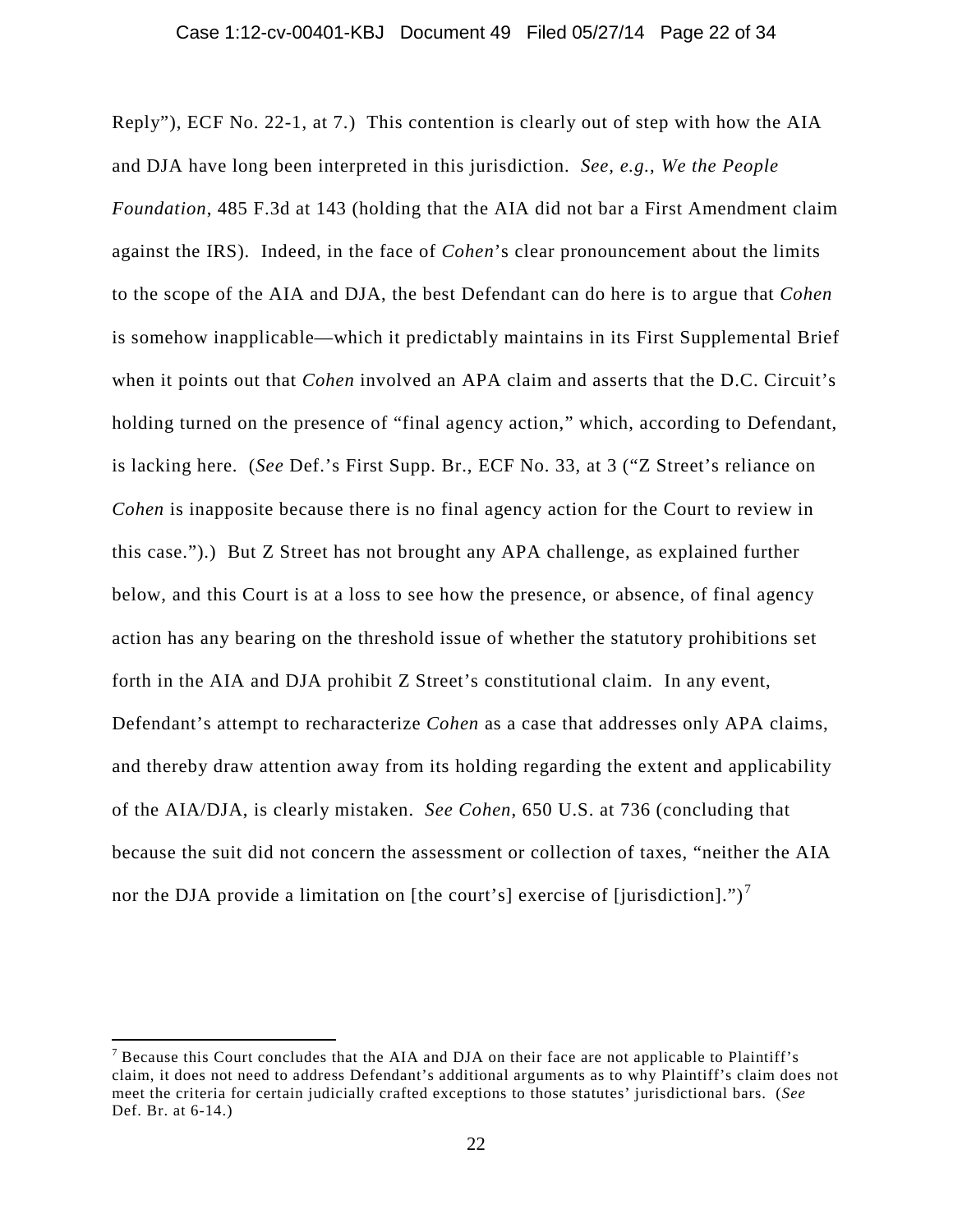### 2. Sovereign Immunity Does Not Bar Plaintiff's Constitutional Claim

As an alternative to the argument that the AIA and DJA bar Plaintiff's First Amendment claim, Defendant argues that the Court nonetheless lacks jurisdiction because of sovereign immunity. Under the firmly-established doctrine of sovereign immunity, the United States is immune to suit unless Congress has expressly waived the immunity defense. *See, e.g.*, *United States v. Mitchell*, 463 U.S. 206, 212 (1983) ("It is axiomatic that the United States may not be sued without its consent and that the existence of consent is a prerequisite for jurisdiction."); *Cohens v. Virginia*, 19 U.S. 264, 411-12 (1821) ("The universally received opinion is, that no suit can be commenced or prosecuted against the United States[.]"); *Webman v. Fed. Bureau of Prisons*, 441 F.3d 1022, 1025 (D.C. Cir. 2006). The sovereign immunity doctrine applies equally to the government itself and to a federal official sued in his official capacity. *Jackson v. Donovan*, 844 F. Supp. 2d 74, 76 (D.D.C. 2012) (citing *Kentucky v. Graham*, 473 U.S. 159, 165-66 (1985)). Where a plaintiff has brought suit against the federal government (or a government official sued as such), a federal court is without jurisdiction to consider the complaint in the absence of an express waiver of sovereign immunity. *See FDIC v. Meyer*, 510 U.S. 471, 475 (1994) (noting that "[s]overeign immunity is jurisdictional in nature"); *Fleming v. Nat'l Transp. Safety Bd.*, 13-5287, 2014 WL 590974, at \*1 (D.C. Cir. Feb. 7, 2014) (same). The plaintiff bears the burden of establishing that sovereign immunity has been waived or abrogated. *Tri-State Hosp. Supply Corp. v. United States*, 341 F.3d 571, 575 (D.C. Cir. 2003).

According to Defendant, Z Street has failed to carry this burden because its complaint invokes only the DJA (28 U.S.C. § 2201) and the general federal-question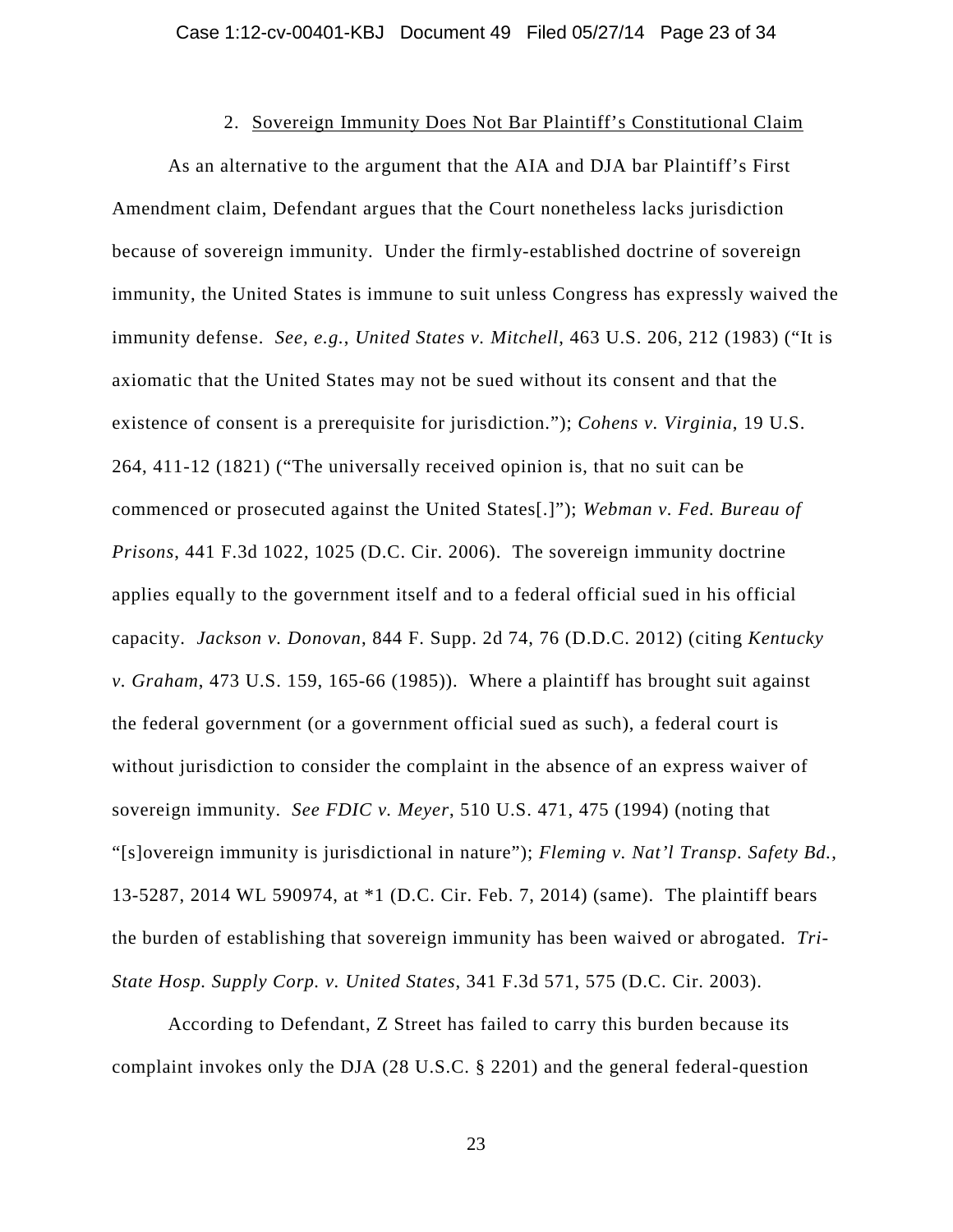jurisdiction statute (28 U.S.C. § 1331) as the basis of this Court's jurisdiction over Plaintiff's claim, neither of which, according to Defendant, provides the requisite waiver of sovereign immunity. (Def. Br. at 17-18.) As an initial matter, Defendant is correct that neither Section 2201 nor Section 1331 of Title 28 provides an express waiver of sovereign immunity. *See Walton v. Fed. Bureau of Prisons*, 533 F. Supp. 2d 107, 114 (D.D.C. 2008). But Defendant is wrong to argue that sovereign immunity bars the instant action because Congress, through the Administrative Procedure Act ("APA"), has expressly waived sovereign immunity for suits such as this one. (*See* Pl. Br. at  $8.$ ) $^{8}$ 

The relevant APA provision provides that

 $\overline{\phantom{a}}$ 

[a]n action in a court of the United States seeking relief other than money damages and stating a claim that an agency or an officer or employee thereof acted or failed to act in an official capacity or under color of legal authority shall not be dismissed nor relief therein be denied on the ground that it is against the United States or that the United States is an indispensable party.

5 U.S.C. § 702. This section waives sovereign immunity with respect to suits for nonmonetary damages that allege wrongful action by an agency or its officers or employees, and the instant lawsuit fits precisely those criteria. As has been stated repeatedly above, Z Street seeks only declaratory and injunctive relief regarding the alleged process that the IRS uses to review the Section  $501(c)(3)$  applications that certain organizations submit; thus, it is an action "seeking relief other than money damages." *Id.* Moreover, Z Street's First Amendment claim challenges the actions of the agency, or its employees, in allegedly employing the Israel Special Policy.

<sup>&</sup>lt;sup>8</sup> Plaintiff's brief in opposition to Defendant's motion to dismiss identifies the APA as the basis for its contention that sovereign immunity has been expressly waived. (*See* Pl. Br. at 8; *see also* Def. Reply at 2-3 (acknowledging that Plaintiff relies on the APA for sovereign immunity purposes).)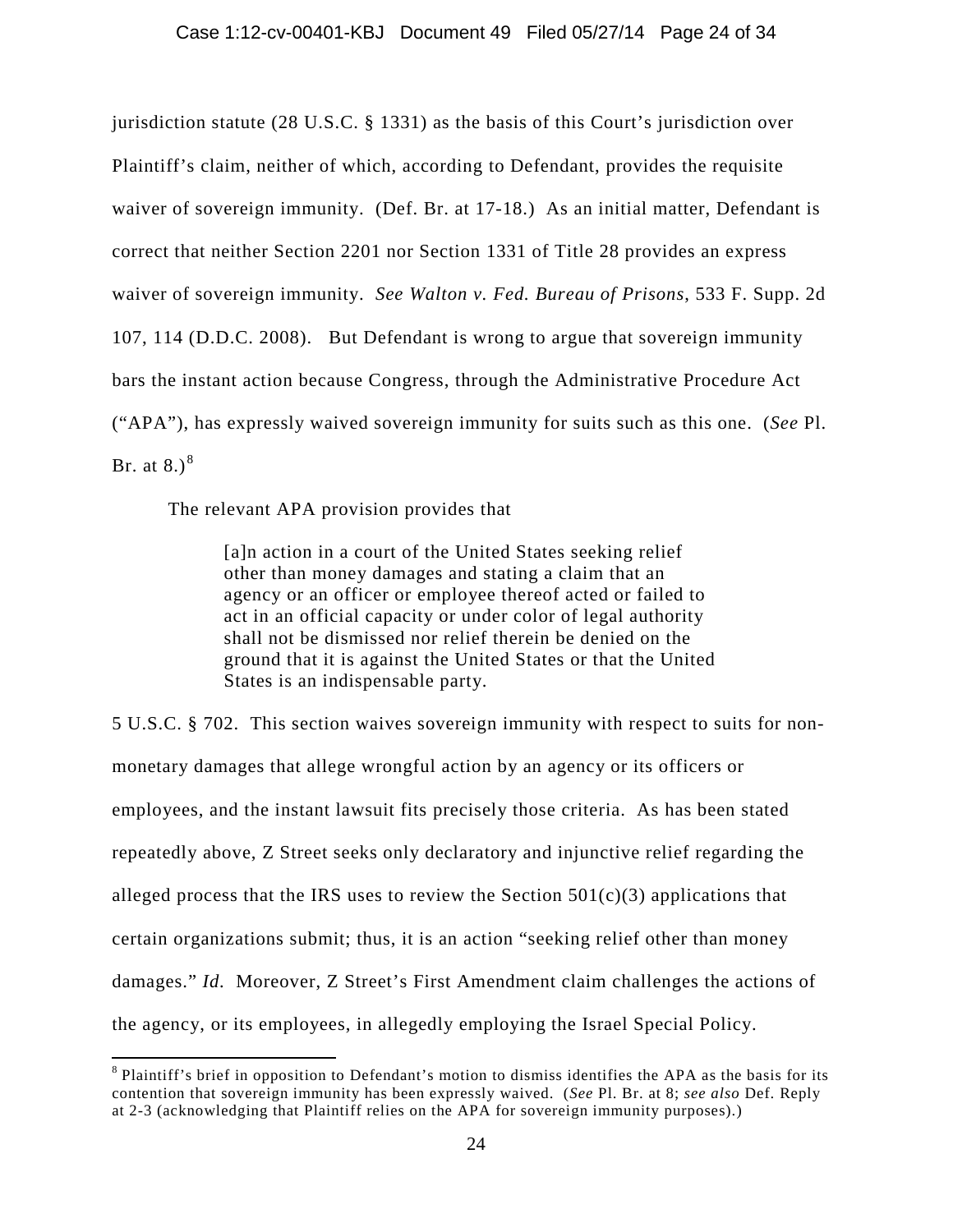### Case 1:12-cv-00401-KBJ Document 49 Filed 05/27/14 Page 25 of 34

Consequently, the waiver of sovereign immunity that the APA provides covers the claim at issue here. *See, e.g.*, *Kaufman v. Mukasey*, 524 F.3d 1334, 1338 n. 5 (D.C. Cir. 2008) (sovereign immunity did not bar constitutional claims against seeking injunctive relief against the Attorney General); *Clark v. Library of Cong.*, 750 F.2d 89, 102 (D.C. Cir. 1984) (noting that the APA "eliminated the sovereign immunity defense in virtually all actions for non-monetary relief against a U.S. agency or officer acting in an official capacity.").

Defendant recognizes that the APA provides a sovereign immunity waiver; nevertheless, it argues that Z Street's claim does not qualify for that waiver because the waiver provision appears in the APA and there has been no "final agency action" in this case, which is a prerequisite for suits in federal court that are brought pursuant to the APA. (*See* Def. Reply at 3-6.) *See also Fund for Animals, Inc. v. U.S. Bureau of Land Mgmt.*, 460 F.3d 13, 18 (D.C. Cir. 2006) ("Review under the APA is . . . limited to 'final agency action for which there is no other adequate remedy in a court.'" (quoting 5 U.S.C. § 704)). Defendant's argument misunderstands both the nature of the APA's waiver of sovereign immunity and the "final agency action" requirement.

First of all, it is clear beyond cavil that a suit need not have been brought *pursuant to* the APA in order to receive the benefit of that statute's sovereign immunity waiver; indeed, the "APA's waiver of sovereign immunity applies to any suit whether under the APA or not." *Chamber of Commerce v. Reich*, 74 F.3d 1322, 1328 (D.C. Cir. 1996). To be sure, the instant action is not a suit that has been brought pursuant to the APA. But that fact is of no moment because "[t]here is nothing in the language of the second sentence of § 702 that restricts its waiver to suits brought under the APA."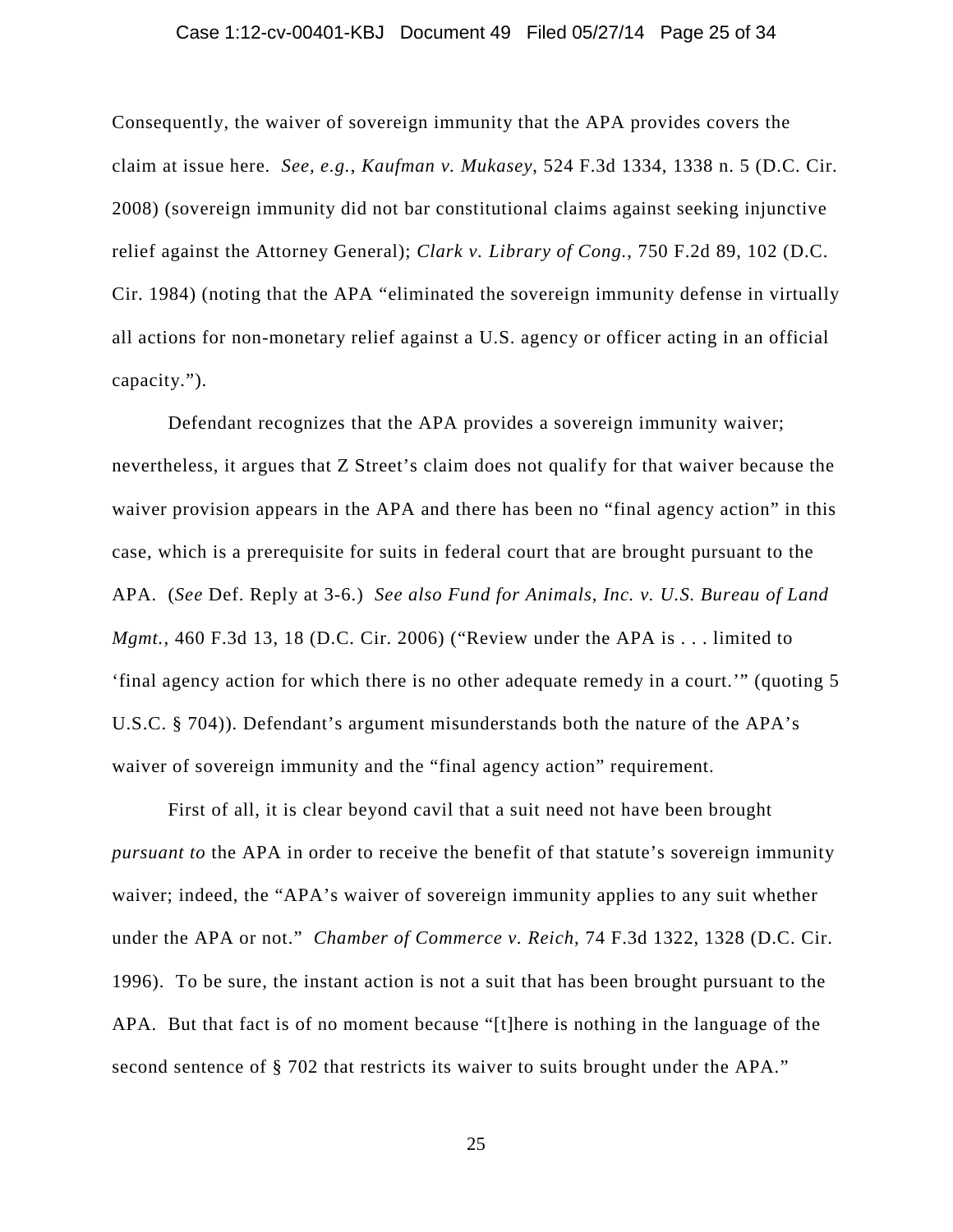*Trudeau v. FTC*, 456 F.3d 178, 186 (D.C. Cir. 2006); *see also id.* (noting that the APA "waives sovereign immunity for '[a]n action in a court of the United States seeking relief other than money damages,' not [solely] for an action brought under the APA").

Furthermore, the "final agency action" requirement—which *is* applicable only to suits that have been brought under the APA—is substantively different than, and by no means even conceptually related to, the statute's sovereign immunity waiver. Although suits brought under the APA do trigger the "final agency action" mandate, "final agency action" is not a demand that relates to a federal court's jurisdiction but is, instead, an *exhaustion* requirement that serves to protect the administrative decision-making process insofar as it limits the court's ability to consider an APA claim until an agency has rendered its final decision. *See Reliable Automatic Sprinkler Co., Inc. v. Consumer Prod. Safety Comm'n*, 324 F.3d 726, 732 (D.C. Cir. 2003) (noting that the purpose of the final agency action requirement is both to keep courts from "improperly intrud[ing] into the agency's decisionmaking process" and to avoid "squander[ing] judicial resources" (internal quotation marks and citation omitted)); *see also* 33 Charles A. Wright & Arthur R. Miller, Federal Practice and Procedure § 8397 (3rd ed. 2004) ("The [final agency action] requirement is intended both to preserve the integrity of the administrative process and protect judicial resources.") There is no reason to believe that Congress intended for the "final agency action" requirement to have any bearing on the scope of the separate sovereign immunity waiver, nor should it, given that an express waiver of immunity from suit under specified circumstances is by nature entirely different than a prescription that a claim brought under a certain statutory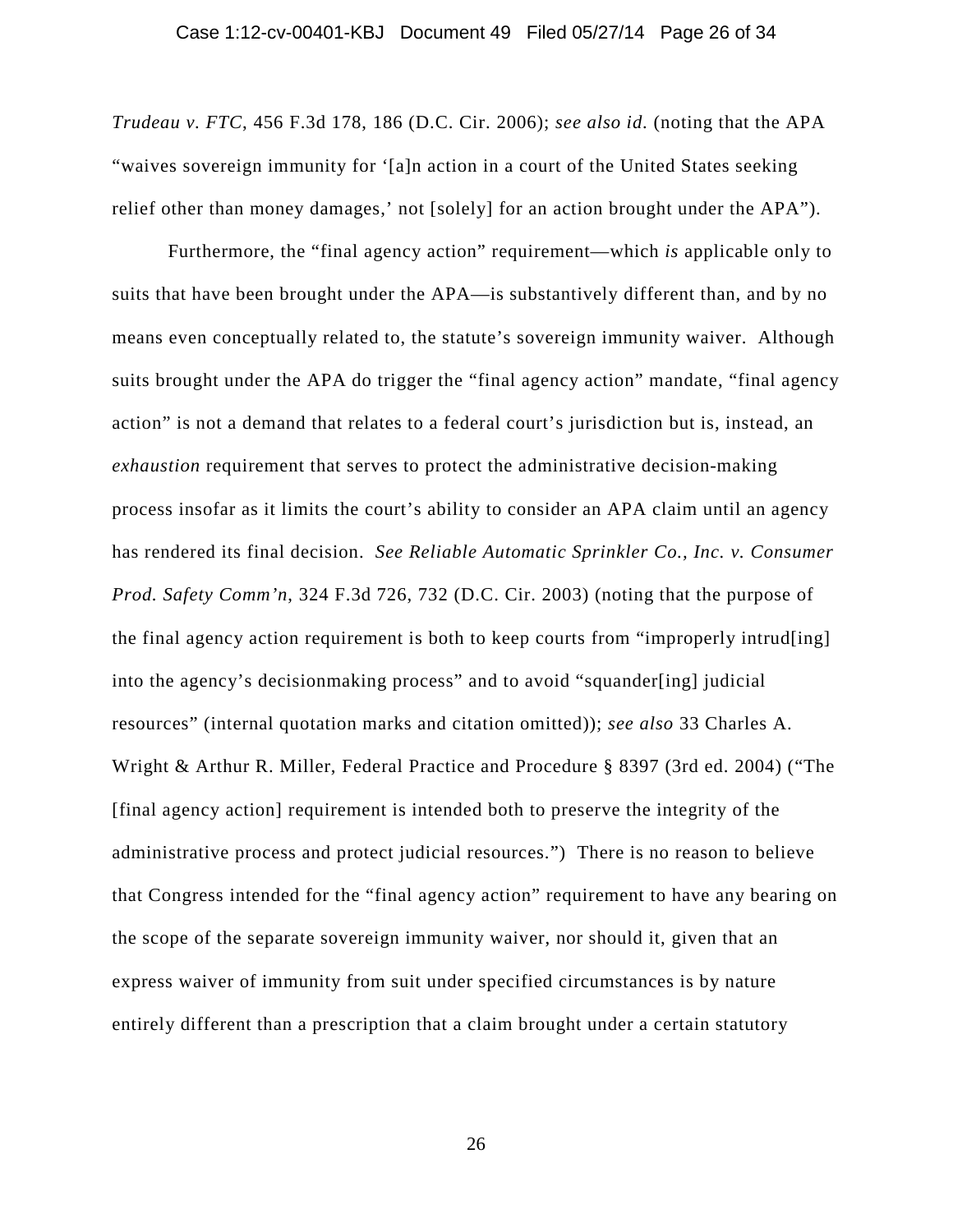### Case 1:12-cv-00401-KBJ Document 49 Filed 05/27/14 Page 27 of 34

provision must be exhausted prior to suit. *Cf. Reliable Automatic Sprinkler Co.*, 324 F.3d at 731 (noting that "the requirement of final agency action is not jurisdictional[.]")

Finally, and in any event, the D.C. Circuit has already considered—and firmly rejected—the same faulty 'no final agency action equals no sovereign immunity waiver' argument that Defendant seeks to advance here. *See Trudeau*, 456 F.3d at 187 ("We also hold that the [sovereign immunity] waiver applies regardless of whether [the agency action in question] constitutes 'final agency action.'"); *see also Cohen*, 650 F.3d at 723. It is well-established that, because that the APA is not, in itself, a jurisdictionconferring statute, *see Califano v. Sanders*, 430 U.S. 99, 107 (1977); *NetCoalition v. SEC*, 715 F.3d 342, 347 (D.C. Cir. 2013), the statutory prerequisites to bringing an APA claim—such as final agency action—have no jurisdictional impact. In other words, because the APA simply provides "a limited cause of action for parties adversely affected by agency action," *Trudeau*, 456 F.3d at 185, the restrictions that attach to APA claims apply only if that statute is the basis on which the plaintiff states a cause of action and do not present any jurisdictional bar to plaintiffs seeking access to the federal courts under a cause of action unrelated to the APA. *Cf. Sierra Club v. Jackson*, 648 F.3d 848, 854 (D.C. Cir. 2011) ("We expressly reject[] the proposition that the presence of final agency action is a jurisdictional issue." (internal quotation marks and citation omitted)). And, as already noted, where a plaintiff has a cause of action that is independent of the APA, it may eschew the statutory requirements that apply only to APA claims and rely nevertheless on the APA's sovereign immunity waiver to support its contention that sovereign immunity does not block the court from exercising jurisdiction over the claim.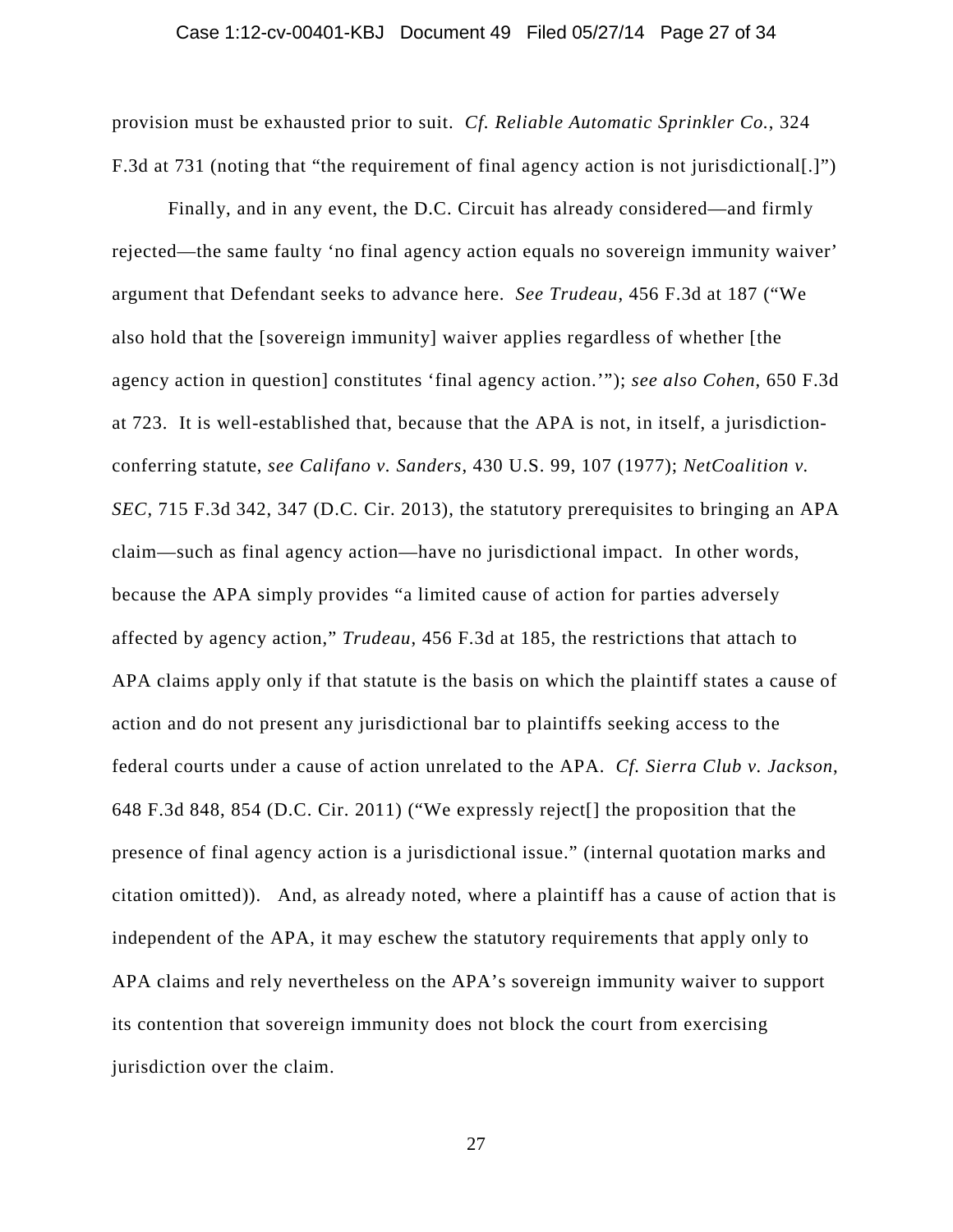### Case 1:12-cv-00401-KBJ Document 49 Filed 05/27/14 Page 28 of 34

So it is here. Z Street seeks to proceed with an action for declaratory and injunctive relief that arises directly out of the First Amendment. (Am. Compl. ¶¶ 42- 44.) The D.C. Circuit "ha[s] inferred such a cause[.]" *Trudeau*, 456 F.3d at 190 (citing *Hubbard v. EPA*, 809 F.2d 1, 11 n.15 (D.C. Cir 1986) (holding that the plaintiff could sue the EPA for violating the First Amendment because "the court's power to enjoin unconstitutional acts by the government . . . is inherent in the Constitution itself")). Thus, Plaintiff has a cause of action independent of the APA. Moreover, its First Amendment claim qualifies as one "seeking relief other than money damages and stating a claim that an agency or an officer or employee thereof acted or failed to act in an official capacity"; therefore, it falls within the waiver of sovereign immunity that the APA provides. *See* 5 U.S.C. § 702. Consequently, sovereign immunity does not divest this Court of jurisdiction over Plaintiff's claim.

## **B. Equitable Relief Can Be Granted Because Plaintiff Has No Other Adequate Remedy At Law**

Defendant's final argument is that Z Street has failed to state a claim upon which relief can be granted because it has an adequate remedy at law and thus injunctive relief is not available to it. (Def. Br. at 1-2.) "The general rule is that injunctive relief will not issue when an adequate remedy at law exists." *Richards v. Delta Air Lines, Inc.*, 453 F.3d 525, 531 n. 6 (D.C. Cir. 2006); *see also Sibley v. Macaluso*, 13-7128, 2014 WL 211219 (D.C. Cir. Jan. 9, 2014) (same); 11A Charles A. Wright & Arthur R. Miller, Federal Practice & Procedure § 2942 (2d ed. 1995) ("[T]he main prerequisite to obtaining injunctive relief is a finding that plaintiff is being threatened by some injury for which he has no adequate legal remedy.").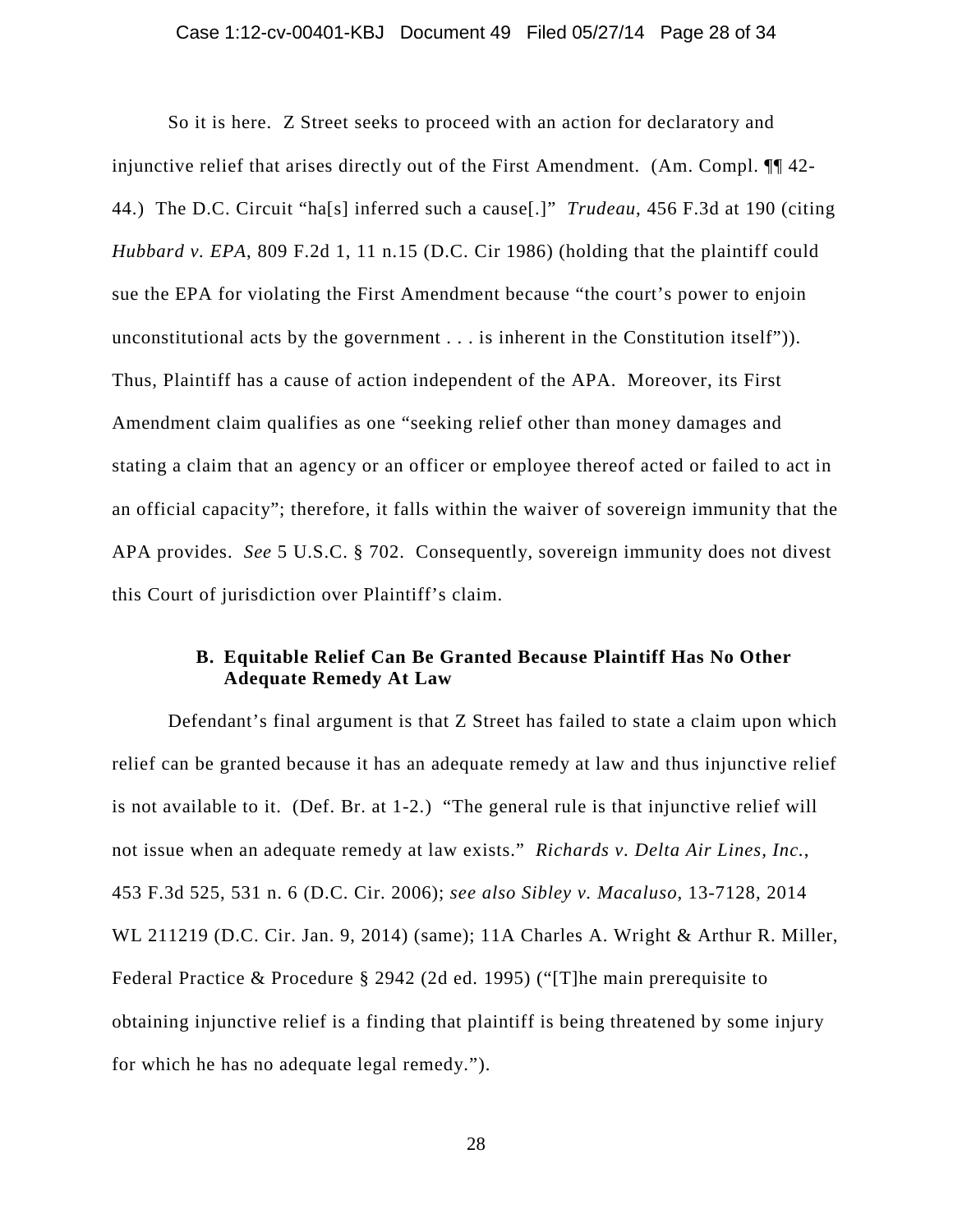Defendant purports to identify four different avenues through which Z Street can obtain the relief it seeks. First, Defendant suggests that Z Street can file a suit under 26 U.S.C. § 7428 to compel a determination from a federal court as to whether or not it qualifies for tax-exempt status under Section  $501(c)(3)$ . (Def. Br. at 3.) Second, Defendant contends that, if the IRS determines that Z Street does not qualify for Section 501(c)(3) status, Z Street can challenge that determination in United States Tax Court under 26 U.S.C.  $\S\S 6212-13$ .  $(Id.)^9$  Third, Defendant argues that if any tax is assessed against Plaintiff, it can pay the tax and then sue for a refund under 26 U.S.C. § 7422. (*Id.* at 4.) And finally, in a variation of its third argument, Defendant argues that a donor to Z Street can claim a deduction for its donation, and if the deduction is disallowed, sue for a refund under 26 U.S.C. § 7422. (*Id.*) As explained below, this Court concludes that none of these paths to the courthouse would in fact provide Z Street with an adequate remedy for the harm that it has alleged.

# 1. A Challenge To The IRS's Determination Of Plaintiff's Qualifications Under 26 U.S.C. § 7428

Section 7428 of Title 26 of the U.S. Code provides exclusive jurisdiction in the U.S. Tax Court, the Court of Federal Claims, or the U.S. District Court for the District of Columbia for any controversy involving "a determination by the [IRS] with respect to the initial qualification or continuing qualification of an organization described in" Section  $501(c)(3)$  of the Internal Revenue Code. As noted above, the instant case was transferred to this district from the Eastern District of Pennsylvania on the ground that it is a case arising under 26 U.S.C. § 7428. (*See* Transfer Order at 1.) It is not difficult

 $\overline{\phantom{a}}$ 

<sup>&</sup>lt;sup>9</sup> Defendant's reference to 26 U.S.C. § 6613 in its brief (Def. Br. at 3) is an apparent misprint; the intended reference appears to be to § 6213. *See* 26 U.S.C. § 6213 (setting forth procedures for filing a deficiency suit).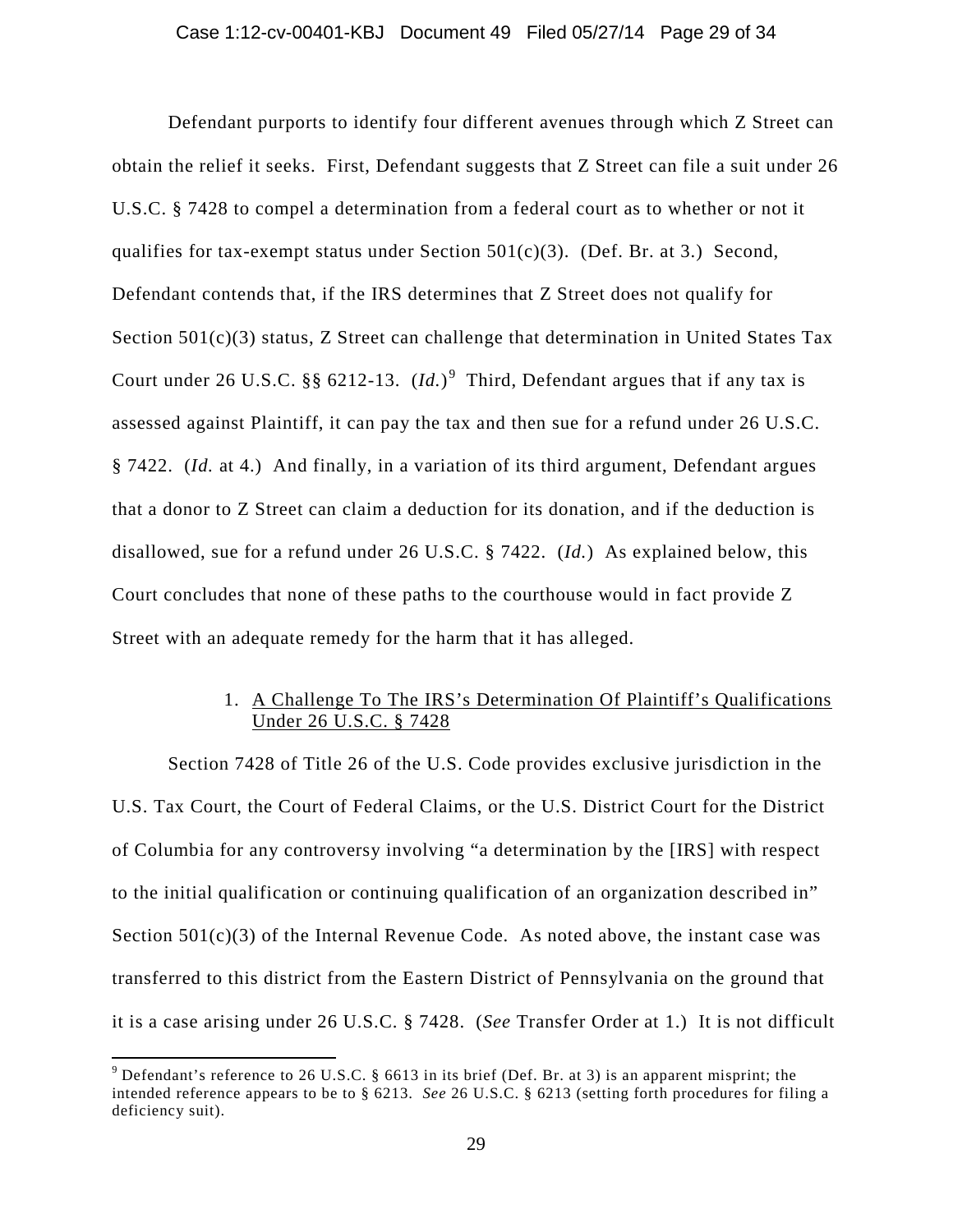### Case 1:12-cv-00401-KBJ Document 49 Filed 05/27/14 Page 30 of 34

to see why Defendant points to this statute as providing Plaintiff an adequate remedy at law—the statute establishes an express cause of action for organizations that seek to challenge the agency's determination that they are not qualified for tax-exempt status under Section  $501(c)(3)$ , and there is no dispute that the genesis of the instant lawsuit is Z Street's application for Section  $501(c)(3)$  status; indeed, Z Street became aware of the alleged Israel Special Policy as a result of the agency's process of determining whether or not the organization would qualify for such status. But upon closer inspection, it is clear that Section 7428 is not, in fact, the source of Z Street's claim, and what is more, Section 7428's limited cause of action does not even authorize the relief that Z Street is seeking here.

By its terms, Section 7428 applies when there is an "actual controversy" involving "a determination by" the IRS with respect to "the initial qualification or continuing qualification of an organization as an organization described in" Section  $501(c)(3)$ . Accordingly, the only available remedy under Section 7428 is "a declaration with respect to [an organization's] initial qualification or continuing qualification" for tax exempt status. 26 U.S.C. § 7428(a)(1). This language makes crystal clear that Congress enacted Section 7428 to provide an effective mechanism for organizations to seek judicial review of an IRS determination (or lack of determination) of their Section  $501(c)(3)$  status—an interpretation that the legislative history of the provision also supports. *See*, *e.g.*, S. Rep. 94-938 at 587, 1976 U.S.C.C.A.N. 3438 at 4011 (describing Section 7428 as an "amendment for a declaratory judgment procedure under which an organization can obtain a judicial determination of its own status as a charitable, etc., organization").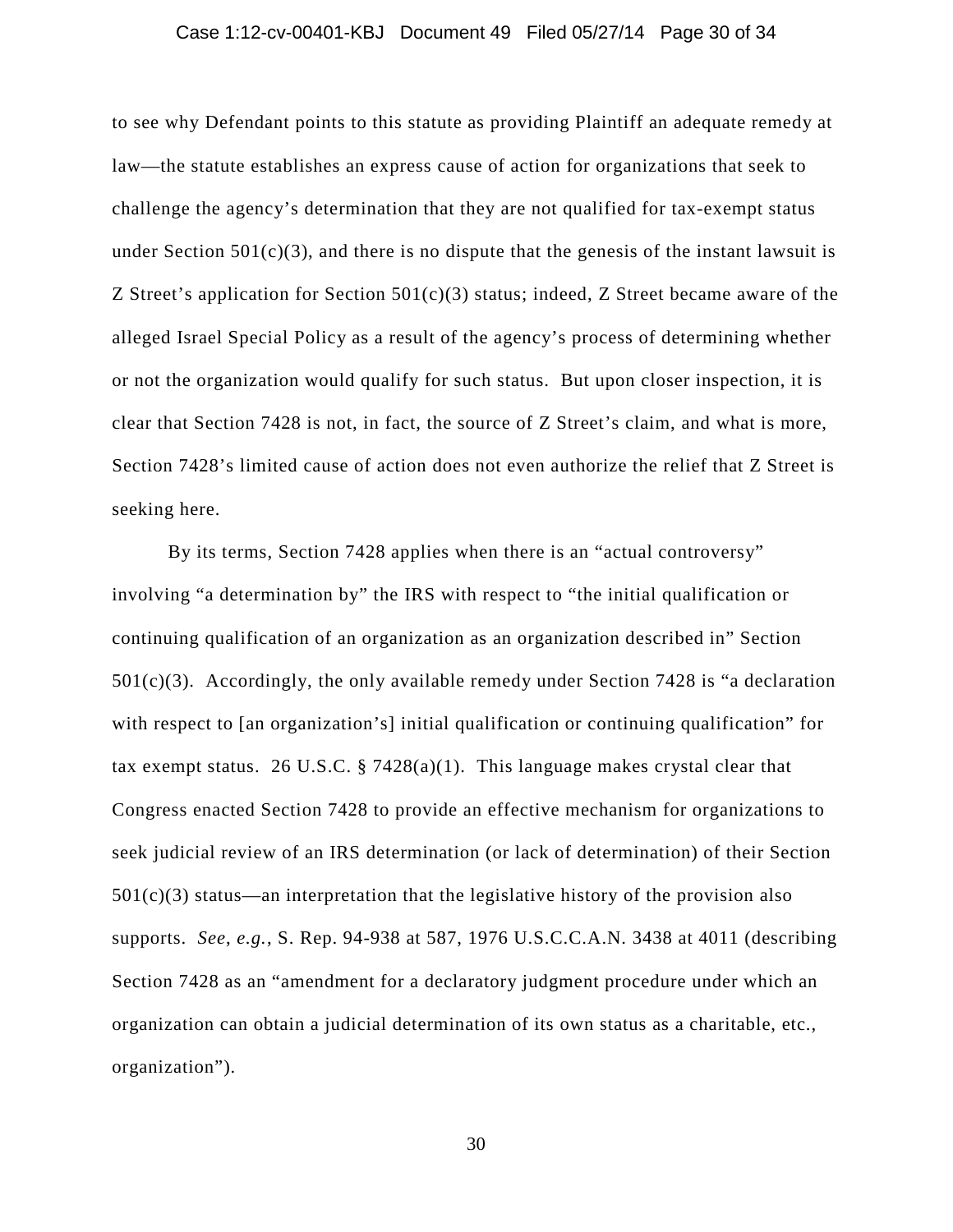By contrast, Z Street's complaint does not ask this Court to review or determine whether it is entitled to Section  $501(c)(3)$  status; rather, Z Street has been adamant in its papers and at the motion hearing that it does not seek through this lawsuit to be awarded that status at all. (*See*, *e.g.*, Pl. Br. at 1; Hr'g Transcript, ECF No. 44, at 11:19-24.) Instead, regardless of whether or not it is ultimately granted tax-exempt status, Plaintiff seeks only to have a "constitutionally valid process" used when its application for Section  $501(c)(3)$  status is evaluated—nothing more and nothing less. (*Id.*) This distinction is not lost on the parties: in their respective responses to the Court's order requesting supplemental briefing on the question of whether this case did in fact arise under Section 7428, both denied that this was a matter brought under that statute. (*See* Def.'s Second Supp. Mem., ECF No. 38, at 6-9; Pl.'s Second Supp. Mem., ECF No. 37, at 5-6.) And the transfer order itself stated that "this case is about a constitutionally valid process," not a determination of whether Plaintiff qualified for tax-exempt status. (Transfer Order at n. 1.) Furthermore, because the plain language of the statute authorizes the reviewing court only to issue "a declaration with respect to [an organization's] initial qualification or continuing qualification" for tax-exempt status, it appears that this Court would not have the authority to grant the relief that Plaintiff has requested—a declaration that the alleged "Israel Special Policy" is unconstitutional and an injunction against its further use—under that statutory provision. Consequently, this instant action does not arise under Section 7428, nor does that statute provide an adequate remedy at law through which Plaintiff can obtain the relief it seeks.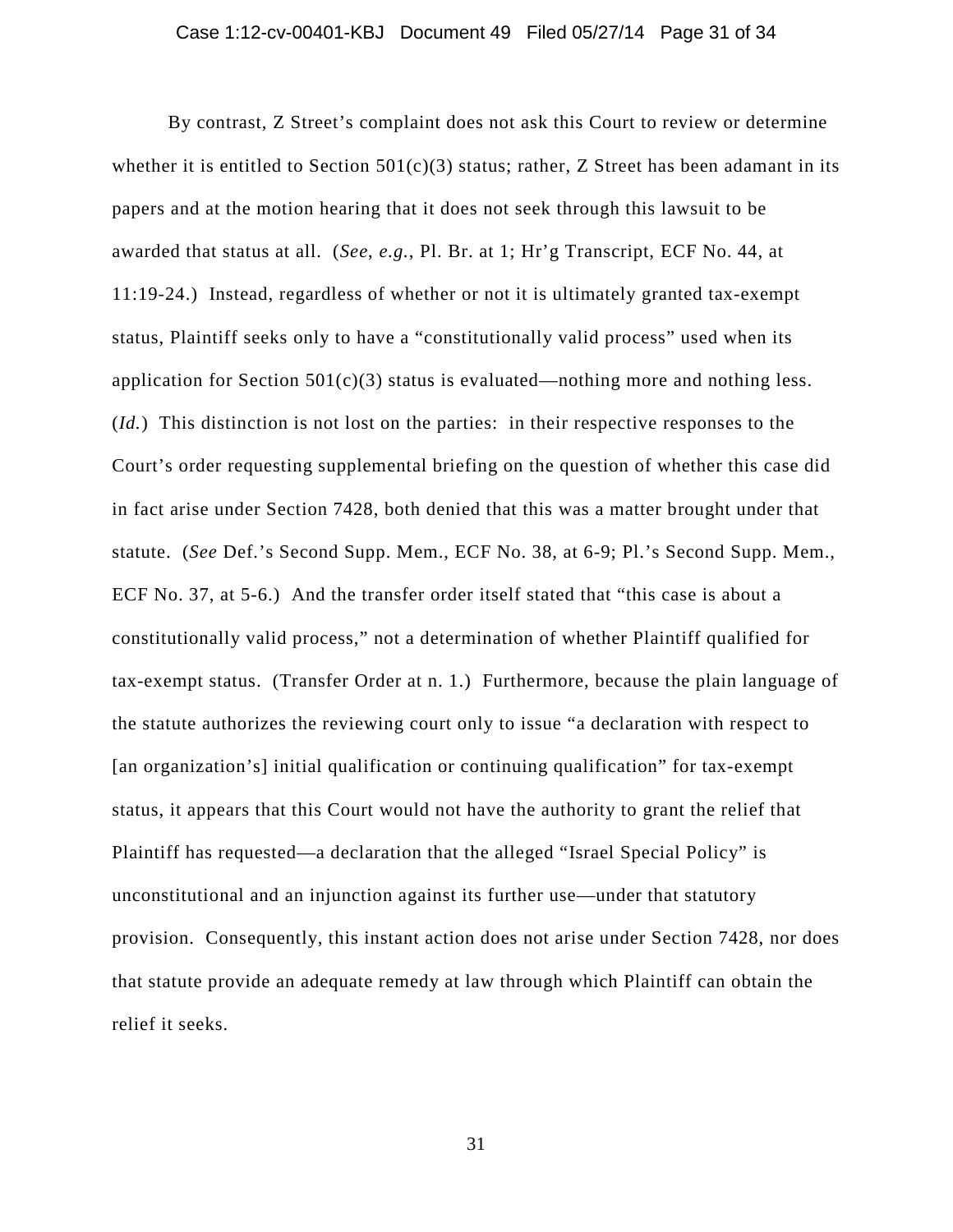# 2. A "Deficiency" Or "Refund" Suit Under 26 U.S.C. §§ 6212-13 Or § 7422

As an alternative to its argument that Plaintiff could have sought relief under Section 7428, Defendant points to 26 U.S.C. §§ 6212-13 as providing Plaintiff an adequate remedy at law such that an injunction is not warranted. These provisions allow an organization that has received a notice of deficiency from the IRS to "file a petition with the Tax Court for a redetermination of the deficiency." 26 U.S.C. § 6213; *see also Bob Jones*, 416 U.S. at 730 (Sections 6212 and 6213 allow a taxpayer, "upon the assessment and collection of income taxes [to] litigate the legality of the [IRS's] action by petitioning the Tax Court to review a notice of deficiency."). In other words, under these statutes, if the IRS determines that a taxpayer has a tax deficiency, it provides notice to that taxpayer, who then has the right to challenge the IRS's determination of a deficiency in the Tax Court. The deficiency suits that Sections 6212 and 6213 authorize are by their very nature aimed at the determination of a taxpayer's ultimate tax liability, which means that the invocation of those sections as an alternative remedy fails for the same reason that this Court rejected Defendant's invocation of Section 7428. In short, the argument that Sections 6212 and 6213 apply relies on the assumption that Z Street's claim in this case is about tax liability, when the organization's core contention is not about the amount of tax owed but about the constitutionality of the process that the IRS employs in evaluating the Section  $501(c)(3)$ applications of Israel-related organizations. Consequently, a deficiency suit will not provide Plaintiff an adequate remedy for the claim it has actually brought.

Finally, it almost goes without saying that Defendant's contention that a refund suit pursuant to 28 U.S.C. § 7422 provides an adequate remedy is similarly flawed.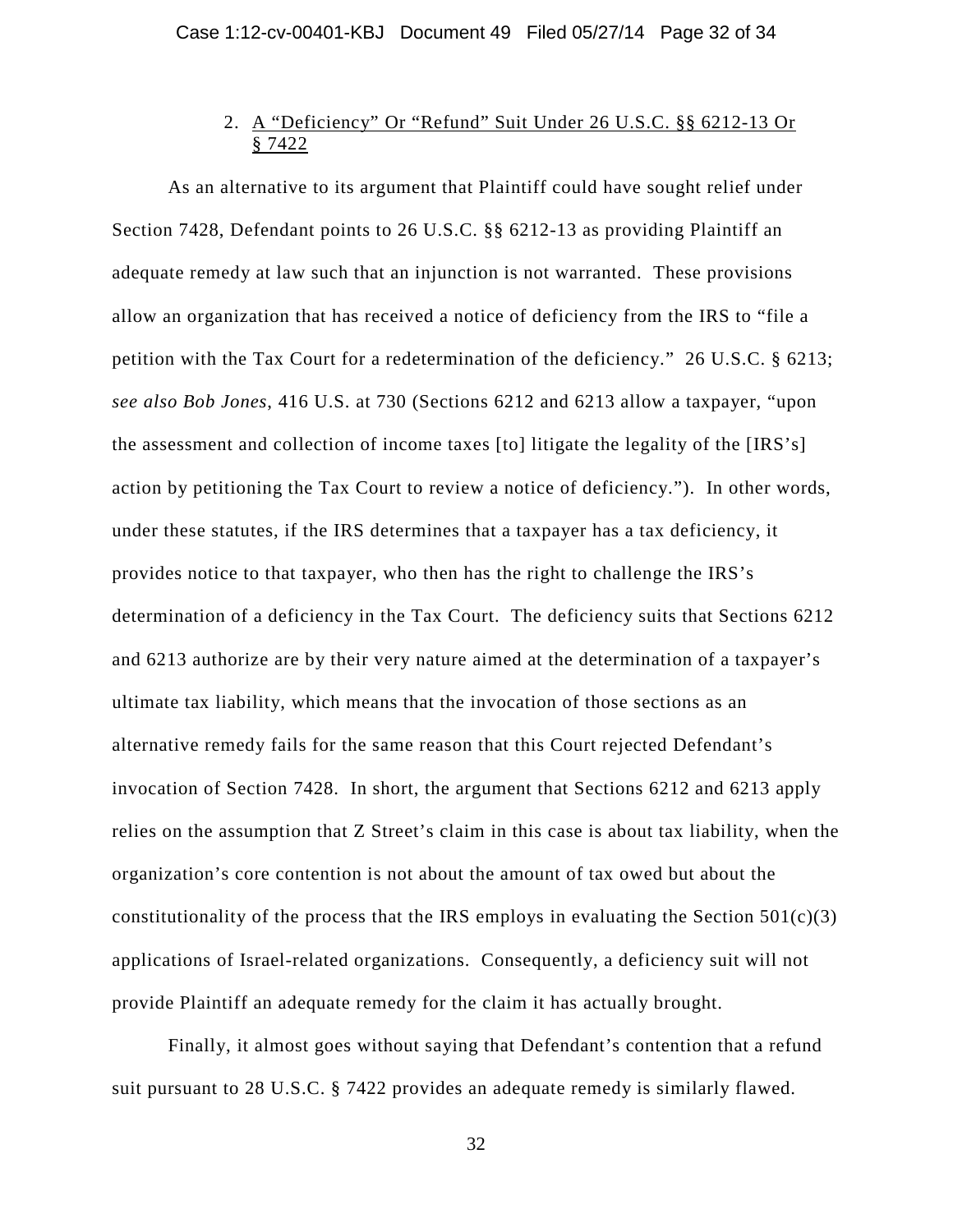# Case 1:12-cv-00401-KBJ Document 49 Filed 05/27/14 Page 33 of 34

Regardless of whether Plaintiff itself brings such a suit or a donor who has been denied a deduction brings it (as Defendant speculates), Section 7422 merely provides an administrative framework under which suits seeking to recover taxes "alleged to have been erroneously or illegally assessed or collected" may be brought to court, and specifies, among other things, the administrative remedies a plaintiff must exhaust before bringing such suit. *See* 26 U.S.C. § 7422. However, just like Sections 6212 and 6213, Section 7422 is only relevant if taxes have been assessed and collected (erroneously), and if the taxpayer seeks a refund of the money that was tendered. *See, e.g.*, *Bob Jones*, 416 U.S. at 730-31. Here, there is no refund to be requested because no tax has been assessed or collected, nor is Plaintiff's challenge even tangentially related to any such remedy. In this regard, it makes no difference whether, on one hand, Z Street waits for a Section  $501(c)(3)$  determination to be made and, if it is denied tax-exempt status, pays taxes and later brings a Section 7422 suit, or, on the other, encourages a donor to do so after the donor has been denied a deduction—in neither case would a suit seeking a tax refund address the organization's constitutional claim regarding the procedures used in determining its Section  $501(c)(3)$  status. Therefore, this Court concludes that Defendant is mistaken when it argues that Plaintiff has an adequate remedy at law such that it is foreclosed from seeking injunctive relief. And given that the "adequate remedy at law" theory is Defendant's only basis for maintaining that Z Street's complaint must be dismissed pursuant to Rule  $12(b)(6)$ , the Court also rejects Defendant's contention that Z Street has failed to state a claim upon which relief can be granted.